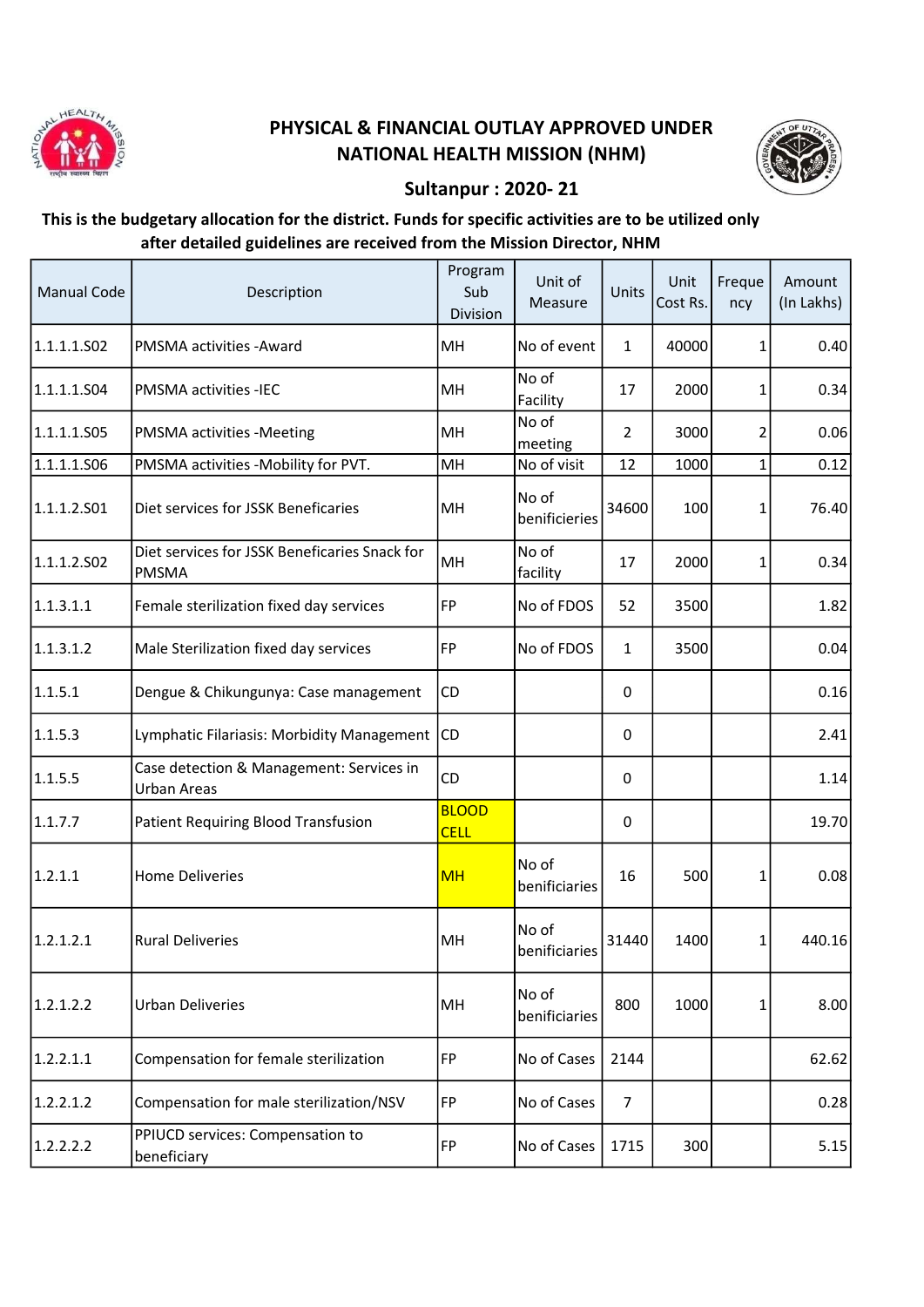| <b>Manual Code</b> | Description                                                                                 | Program<br>Sub<br>Division | Unit of<br>Measure     | Units        | Unit<br>Cost Rs. | Freque<br>ncy | Amount<br>(In Lakhs) |
|--------------------|---------------------------------------------------------------------------------------------|----------------------------|------------------------|--------------|------------------|---------------|----------------------|
| 1.2.2.2.3          | PAIUCD Services: Compensation to<br>beneficiary                                             | <b>FP</b>                  | No of Cases            | 20           | 300              |               | 0.06                 |
| 1.2.2.2.4          | Injectable contraceptive incentive for<br>beneficiaries                                     | FP                         | No of Cases            | 5765         | 100              |               | 5.77                 |
| 1.2.3.2            | TB Patient Nutritional Support under Nikshay<br>Poshan Yojana                               | CD                         |                        | 0            |                  |               | 148.52               |
| 1.3.1.1            | SNCU                                                                                        | <b>CH</b>                  | No of<br>Facility      | $\mathbf{1}$ |                  |               | 10.00                |
| 1.3.1.2            | <b>NBSU</b>                                                                                 | <b>CH</b>                  | No of<br>Facility      | $\mathbf{1}$ | 5000             | 12            | 0.60                 |
| 1.3.1.4            | <b>NRCs</b>                                                                                 | <b>CH</b>                  | No of<br>Facility      | $\mathbf{1}$ |                  |               | 7.80                 |
| 1.3.1.7.S02        | Phone and Internet Charges for DEIC<br>Manager                                              | <b>RBSK</b>                | no of DEIC<br>managers | 0            | 2000             | 1             | 0.02                 |
| 1.3.1.8            | District NCD Clinic                                                                         |                            |                        | 0            |                  |               | 1.00                 |
| 1.3.1.9            | CHC NCD Clinic: Mobility, Miscellaneous &<br>Contingencies                                  | <b>NCD</b>                 |                        | 0            |                  |               | 14.00                |
| 1.3.2.4            | Consumables for computer including<br>provision for internet access for<br>strengthening RI | R <sub>l</sub>             | No.                    | 0            | 1000             | 12            | 0.12                 |
| 1.3.2.6.S01        | IMEP Services- BMW- DH                                                                      | <b>IMEP</b>                |                        | 408          |                  |               | 53.61                |
| 1.3.2.6.S02        | IMEP Services- BMW- CHC/BPHC                                                                | <b>IMEP</b>                |                        | 432          |                  |               | 56.76                |
| 1.3.2.6.503        | IMEP Services- BMW Block Level UPHC &<br>District Level UPHC                                | <b>IMEP</b>                |                        | 4            |                  |               | 0.53                 |
| 1.3.2.6.504        | <b>IMEP Services - BMW-MCH Wing</b>                                                         | <b>IMEP</b>                |                        | 160          |                  |               | 21.02                |
| 1.3.2.6.S05        | <b>IMEP Services- BMW-TRAUMA CENTERS</b>                                                    | <b>IMEP</b>                |                        | 10           |                  |               | 1.31                 |
| 1.3.2.6.506        | IMEP Services- Machnized Cleaning - DH                                                      | <b>IMEP</b>                |                        | 0            |                  |               | 118.95               |
| 1.3.2.6.S07        | IMEP Services- Machnized Cleaning - MCH<br>Wing (100 Bed)                                   | <b>IMEP</b>                |                        | 1            |                  |               | 35.53                |
| 1.3.2.6.508        | IMEP Services- Mannual Laundry-DH & MCH<br>Wing (100 Bed)                                   | <b>IMEP</b>                |                        | 0            |                  |               | 16.92                |
| 1.3.2.6.S09        | IMEP Services- Mechanized Laundry- 50<br>District Level Hospital                            | <b>IMEP</b>                |                        | $\mathbf{1}$ |                  |               | 31.82                |
| 1.3.2.6.S10        | IMEP Services- Cleaning - CHC/BPHC                                                          | <b>IMEP</b>                |                        | 432          |                  |               | 28.43                |
| 1.3.2.6.511        | <b>IMEP Services-Cleaning - MCH Wing</b>                                                    | <b>IMEP</b>                |                        | 60           |                  |               | 3.95                 |
| 1.3.2.6.512        | <b>IMEP Services-Cleaning -TRAUMA CENTERS</b>                                               | <b>IMEP</b>                |                        | 10           |                  |               | 0.66                 |
| 1.3.2.6.513        | <b>IMEP Services-Cleaniness - Sub Centers</b>                                               | <b>IMEP</b>                |                        | 245          |                  |               | 14.70                |
| 1.3.2.6.S15        | POL for generator-DH                                                                        | <b>IMEP</b>                |                        | $\pmb{0}$    |                  |               | 6.30                 |
| 1.3.2.6.516        | POL for generator - CHC and BPHC                                                            | <b>IMEP</b>                |                        | 0            |                  |               | 22.05                |
| 2.2.1              | POL for Family Planning/Others                                                              | FP                         | No of FDOS             | 53           | 1000             |               | 0.53                 |
| 2.2.3              | Mobility support for RBSK Mobile health<br>team                                             | <b>RBSK</b>                | No of<br>vehicles      | 26           | 33000            | 12            | 102.96               |
| 2.2.4              | Support for RBSK: CUG connection per team<br>and rental                                     | <b>RBSK</b>                | No of teams            | 26           | 200              | 12            | 0.62                 |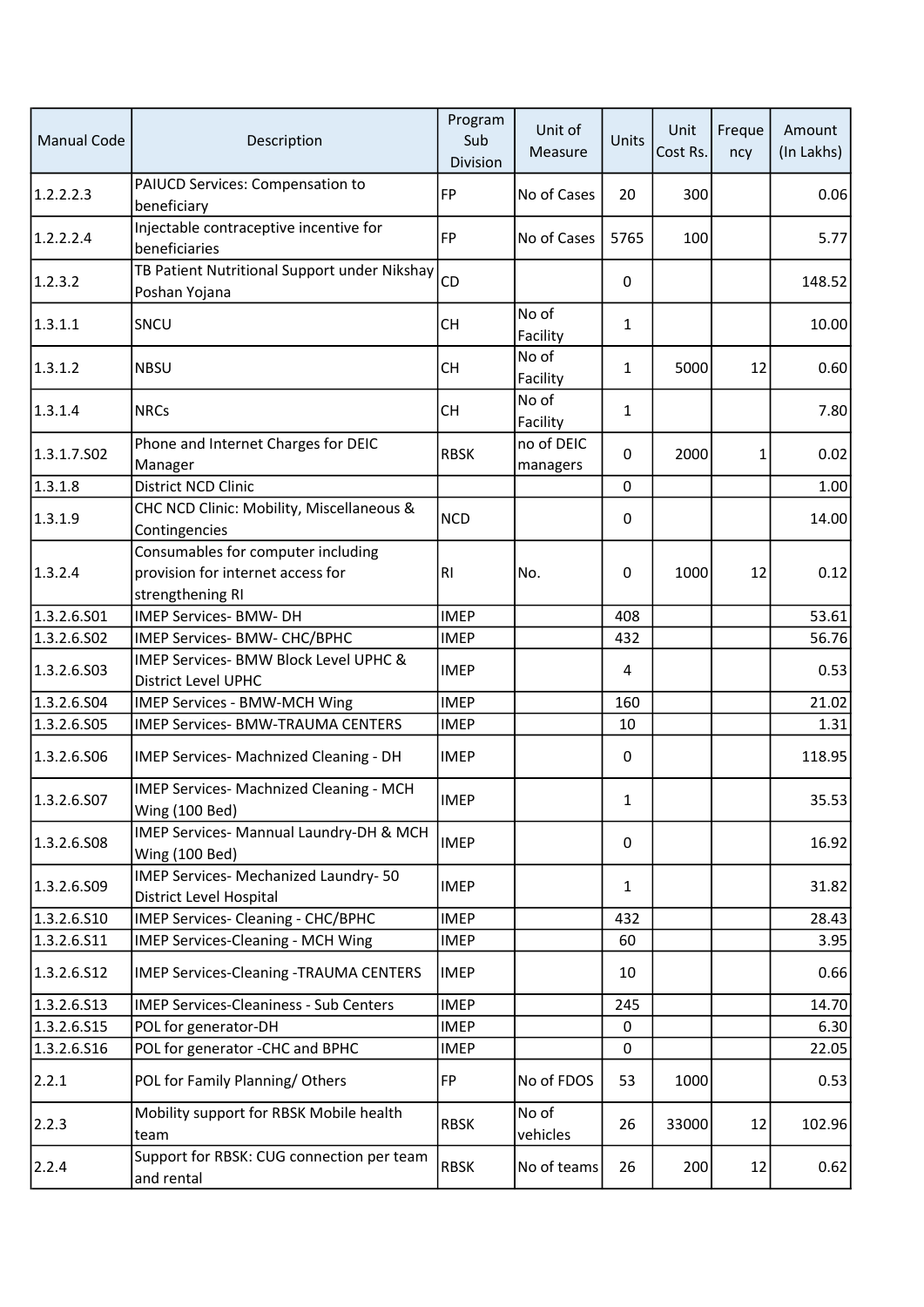| <b>Manual Code</b> | Description                                                                                                                                                                                      | Program<br>Sub<br>Division | Unit of<br>Measure                      | Units       | Unit<br>Cost Rs. | Freque<br>ncy | Amount<br>(In Lakhs) |
|--------------------|--------------------------------------------------------------------------------------------------------------------------------------------------------------------------------------------------|----------------------------|-----------------------------------------|-------------|------------------|---------------|----------------------|
| 2.2.10             | Kala-azar Case search/ Camp Approach:<br>Mobility/POL/supervision                                                                                                                                | CD                         |                                         | 0           |                  |               | 0.30                 |
| 2.3.1.1.2          | Monthly Village Health and Nutrition Days                                                                                                                                                        | RI                         | no of<br>sessions                       | 3060        | 100              | 1             | 3.06                 |
| 2.3.1.9            | Focus on slum & underserved areas in urban<br>areas/alternative vaccinator for slums                                                                                                             | RI                         |                                         | 60          |                  |               | 1.26                 |
| 2.3.1.10           | Mobility support for mobile health team/<br>TA/DA to vaccinators                                                                                                                                 | R <sub>l</sub>             | No of<br>mobile<br>immunizati<br>on Van | 0           | 33000            |               | 5.94                 |
| 2.3.2.3            | DMHP: Targeted interventions at community<br>level Activities & interventions targeted at<br>schools, colleges, workplaces, out of school<br>adolescents, urban slums and suicide<br>prevention. | <b>NCD</b>                 |                                         | 0           |                  |               | 6.00                 |
| 2.3.2.5            | Tobacco Cessation Centre (TCC): Weekly FGD<br>with the tobacco users                                                                                                                             | <b>NCD</b>                 |                                         | 0           |                  |               | 0.52                 |
| 2.3.3.2            | Screening and free spectacles to school<br>children                                                                                                                                              | <b>NCD</b>                 |                                         | 0           |                  |               | 4.02                 |
| 2.3.3.3            | Screening and free spectacles for near work<br>to Old Person                                                                                                                                     | <b>NCD</b>                 |                                         | 0           |                  |               | 4.02                 |
| 2.3.3.4.1          | Coverage of Public School                                                                                                                                                                        | <b>NCD</b>                 |                                         | $\mathbf 0$ |                  |               | 0.67                 |
| 2.3.3.4.2          | Coverage of Pvt. School                                                                                                                                                                          | <b>NCD</b>                 |                                         | 0           |                  |               | 2.00                 |
| 2.3.3.4.3          | Coverage of Public School in other's school<br>programme                                                                                                                                         | <b>NCD</b>                 |                                         | 0           |                  |               | 1.33                 |
| 2.3.3.4.4          | Coverage of Pvt. School in other's school<br>programme                                                                                                                                           | <b>NCD</b>                 |                                         | 0           |                  |               | 1.00                 |
| 2.3.3.4.5          | Sensitization campaign for college students                                                                                                                                                      | <b>NCD</b>                 |                                         | 0           |                  |               | 2.00                 |
| 3.1.1.1.1          | JSY Incentive to ASHA                                                                                                                                                                            | <b>MH</b>                  | No of ASHA                              | 26400       | 600              | $\mathbf{1}$  | 158.40               |
| 3.1.1.1.2          | ASHA incentive under MAA programme @<br>Rs 100 per ASHA for quarterly mother's<br>meeting                                                                                                        | <b>CH</b>                  | No of<br>meetings                       | 2063        | 100              |               | 4.13                 |
| 3.1.1.1.3.501      | Incentive for Home Based Newborn Care<br>programme Rural                                                                                                                                         | <b>CH</b>                  | No of<br>newborn                        | 43642       | 250              | 1             | 109.11               |
| 3.1.1.1.5          | Incentive for referral of SAM cases to NRC<br>and for follow up of discharge SAM children<br>from NRCs                                                                                           | <b>CH</b>                  | No of Child                             | 860         | 150              | 1             | 0.26                 |
| 3.1.1.1.6          | Incentive for National Deworming Day for<br>mobilising out of school children                                                                                                                    | <b>RKSK</b>                | No of ASHA                              | 2715        | 100              | 1             | 2.72                 |
| 3.1.1.1.7          | Incentive for IDCF for prophylactic<br>distribution of ORS to family with under-five<br>children.                                                                                                | <b>CH</b>                  | No of ASHA                              | 2063        | 100              | 1             | 2.06                 |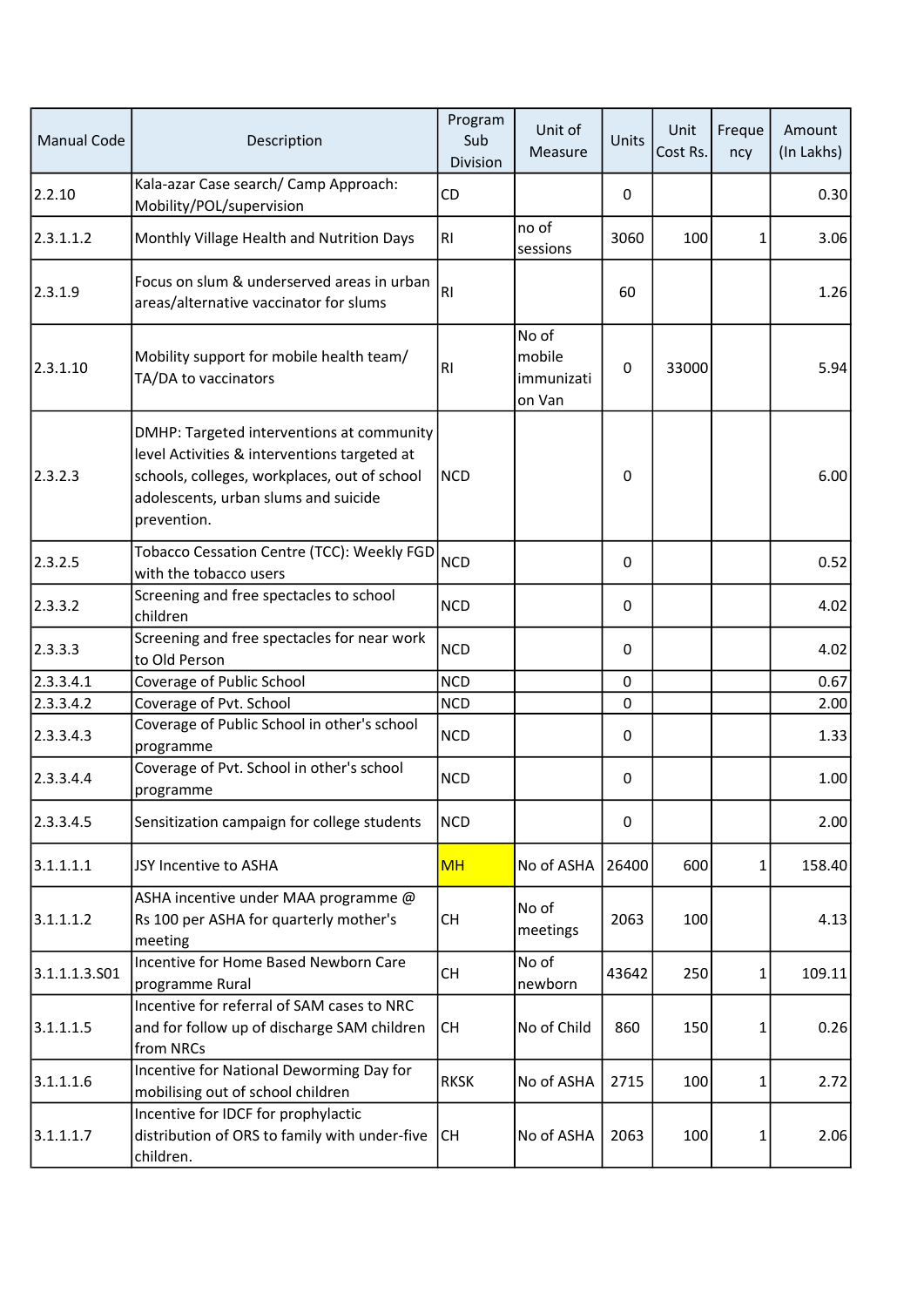| <b>Manual Code</b> | Description                                                                                                       | Program<br>Sub<br>Division | Unit of<br>Measure             | Units | Unit<br>Cost Rs. | Freque<br>ncy | Amount<br>(In Lakhs) |
|--------------------|-------------------------------------------------------------------------------------------------------------------|----------------------------|--------------------------------|-------|------------------|---------------|----------------------|
| 3.1.1.1.9          | National Iron Plus Incentive for mobilizing<br>children and/or ensuring compliance and<br>reporting (6-59 months) | <b>CH</b>                  | No of ASHA                     | 2063  | 50               | 1             | 6.19                 |
| 3.1.1.1.11         | ASHA Incentive under Immunzation                                                                                  | <b>RI</b>                  | no of<br>children              | 50155 | 225              | 1             | 112.85               |
| 3.1.1.1.12         | Incentive to ASHA for Quaterly Visit Under<br>HBYC program                                                        | <b>CH</b>                  | No of Child<br>/ 5 visits      | 13542 | 250              | 1             | 33.86                |
| 3.1.1.1.13.S03     | ASHA incentive for HRP identification and<br>follow up                                                            | MH                         | No of ASHA                     | 1000  | 300              | 1             | 3.00                 |
| 3.1.1.2.1          | ASHA Incentives under Saas Bahu Sammellan FP                                                                      |                            | No of Saas<br>Bahu<br>Sammelan | 1547  | 100              |               | 1.55                 |
| 3.1.1.2.2          | ASHA Incentives under Nayi Pehl Kit                                                                               | FP                         | No of Nayi<br>Pahel Kit        | 5148  | 100              |               | 5.15                 |
| 3.1.1.2.4          | ASHA PPIUCD incentive for accompanying<br>the client for PPIUCD insertion                                         | <b>FP</b>                  |                                | 1715  | 150              |               | 2.57                 |
| 3.1.1.2.5          | ASHA PAIUCD incentive for accompanying<br>the client for PAIUCD insertion                                         | <b>FP</b>                  |                                | 20    | 150              |               | 0.03                 |
| 3.1.1.2.6.501      | ASHA incentive under ESB scheme for<br>promoting spacing of births between 02<br>children                         | FP                         | No of Clints                   | 944   | 500              |               | 4.72                 |
| 3.1.1.2.6.S02      | ASHA incentive under ESB scheme for<br>promoting spacing of 02 years after marriage                               | FP                         | No of Clints                   | 944   | 500              |               | 4.72                 |
| 3.1.1.2.7          | ASHA incentive under ESB scheme for<br>promoting Adoption of Limiting Method upto FP<br>Two Children              |                            | No of Clints                   | 280   | 1000             |               | 2.80                 |
| 3.1.1.2.9.501      | ASHA incentive for injectable contraceptive                                                                       | FP                         | No of Cases                    | 4035  | 100              |               | 4.04                 |
| 3.1.1.2.9.502      | Reimbursement of travel expenses for<br>accompanying a women to facility for<br>medical abortion                  | FP                         | No of Cases                    | 40    | 225              |               | 0.09                 |
| 3.1.1.2.9.503      | Reimbursement of travel expenses for<br>accompanying a women to facility for<br>surgical abortion (MVA/EVA)       | FP                         | No of Cases                    | 40    | 150              |               | 0.06                 |
| 3.1.1.4.2          | ASHA Incentive for Dengue and Chikungunya                                                                         |                            |                                | 0     |                  |               | 26.34                |
| 3.1.1.4.5          | Honorarium for Drug Distribution including<br>ASHAs and supervisors involved in MDA                               |                            |                                | 0     |                  |               | 55.35                |
| 3.1.1.4.8.1        | ASHA incentive for detection of leprosy                                                                           |                            |                                | 132   |                  |               | 0.33                 |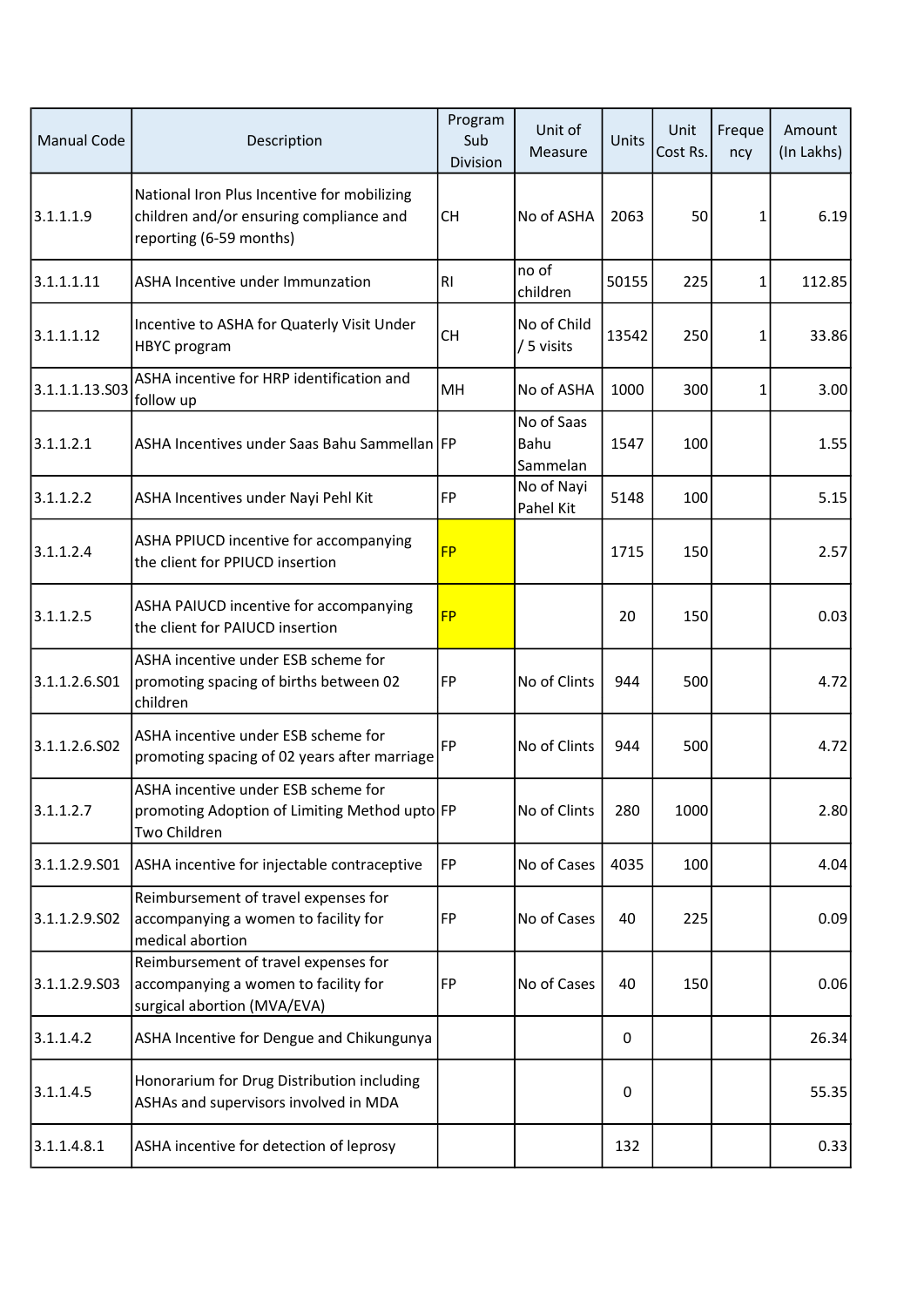| <b>Manual Code</b> | Description                                                                                          | Program<br>Sub<br>Division | Unit of<br>Measure             | Units     | Unit<br>Cost Rs. | Freque<br>ncy | Amount<br>(In Lakhs) |
|--------------------|------------------------------------------------------------------------------------------------------|----------------------------|--------------------------------|-----------|------------------|---------------|----------------------|
| 3.1.1.4.8.2        | <b>ASHA Incentive for PB (Treatment</b><br>completion)                                               |                            |                                | 79        |                  |               | 0.32                 |
| 3.1.1.4.8.3        | <b>ASHA Incentive for MB (Treatment</b><br>completion)                                               |                            |                                | 53        |                  |               | 0.32                 |
| 3.1.1.4.9          | ASHA Involvement under NLEP -<br>Sensitisation                                                       |                            |                                | 300       |                  |               | 0.30                 |
| 3.1.1.5.1          | <b>ASHA Incentive under NIDDCP</b>                                                                   |                            |                                | $\pmb{0}$ |                  |               | 7.63                 |
| 3.1.1.5.2.501      | ASHA Incentive for Filling of CBAC forms<br>under PBS                                                | <b>NCD</b>                 |                                | 0         |                  |               | 34.06                |
| 3.1.1.5.2.502      | ASHA Incentive for Mobilising, Screening and<br>Follow UP Under PBS                                  | <b>NCD</b>                 |                                | 0         |                  |               | 34.06                |
| 3.1.1.6.1          | ASHA incentives for routine activities                                                               | <b>CP</b>                  |                                | 2634      |                  |               | 632.16               |
| 3.1.1.6.3.504      | Incentive to ASHA Facilitator                                                                        | <b>CP</b>                  |                                | 127       |                  |               | 6.86                 |
| 3.1.1.6.3.505      | Incentive to ASHA for Health Promotion Day                                                           | CP                         |                                | 2634      |                  |               | 63.22                |
| 3.1.1.6.3.506      | Incentive to ASHA under PMMVY                                                                        | CP                         |                                | 15804     |                  |               | 15.80                |
| 3.1.1.6.3.S07      | Incentive to ASHA Facilitator for CBAC, HRP<br>and SAM Tracking                                      | <b>CP</b>                  |                                | 127       |                  |               | 19.05                |
| 3.1.2.8.502        | Training under HBYC TOT at District Level &<br><b>Block Level Training</b>                           | <b>CH</b>                  | No of Batch                    | 174       |                  |               | 79.15                |
| 3.1.3.1            | Supervision costs by ASHA facilitators(12<br>months)                                                 | <b>CP</b>                  |                                | 127       |                  |               | 91.44                |
| 3.1.3.2            | Support provisions to ASHA (Uniform)                                                                 | <b>CP</b>                  |                                | 2761      |                  |               | 16.57                |
| 3.1.3.3            | Awards to ASHA's/Link workers                                                                        | <b>CP</b>                  |                                | 0         |                  |               | 8.45                 |
| 3.1.3.4            | Mobilization of children through ASHA or<br>other mobilizers                                         | RI                         | No of<br>session               | 24480     | 150              | 1             | 36.72                |
| 3.1.3.5.501        | Incentive for other link workers for<br>Prepration of Due List of Childrens to be<br>immunized       | R <sub>l</sub>             | No of<br>session               | 1980      | 100              | 1             | 1.98                 |
| 3.2.1.502          | Other activities under Mission Parivar Vikas:<br>Demand Generation (Saas Bahu Sammellan)             | <b>FP</b>                  | No of Saas<br>Bahu<br>Sammelan | 1547      | 1500             |               | 23.21                |
| 3.2.3.1.1          | Treatment Supporter Honorarium (Rs 1000)                                                             |                            |                                | 0         |                  |               | 29.70                |
| 3.2.3.1.2          | Treatment Supporter Honorarium (Rs 5000)                                                             |                            |                                | 0         |                  |               | 4.52                 |
| 3.2.3.1.3          | Incentive for informant (Rs 500)                                                                     |                            |                                | 0         |                  |               | 3.34                 |
| 3.2.3.4.S01        | Incentive for community<br>volunteers/supervisors /LT etc undertaking                                |                            |                                | 0         |                  |               | 35.31                |
| 3.2.5.2.1          | <b>ACF</b><br>Dengue & Chikungunya: Vector Control,<br>environmental management & fogging<br>machine |                            |                                | 0         |                  |               | 0.44                 |
| 3.2.5.2.3          | Kala-azar: Operational cost for spray<br>including spray wages                                       |                            |                                | 0         |                  |               | 0.10                 |
| 3.2.5.2.4          | Kala-azar: Training for spraying                                                                     |                            |                                | $\pmb{0}$ |                  |               | 0.10                 |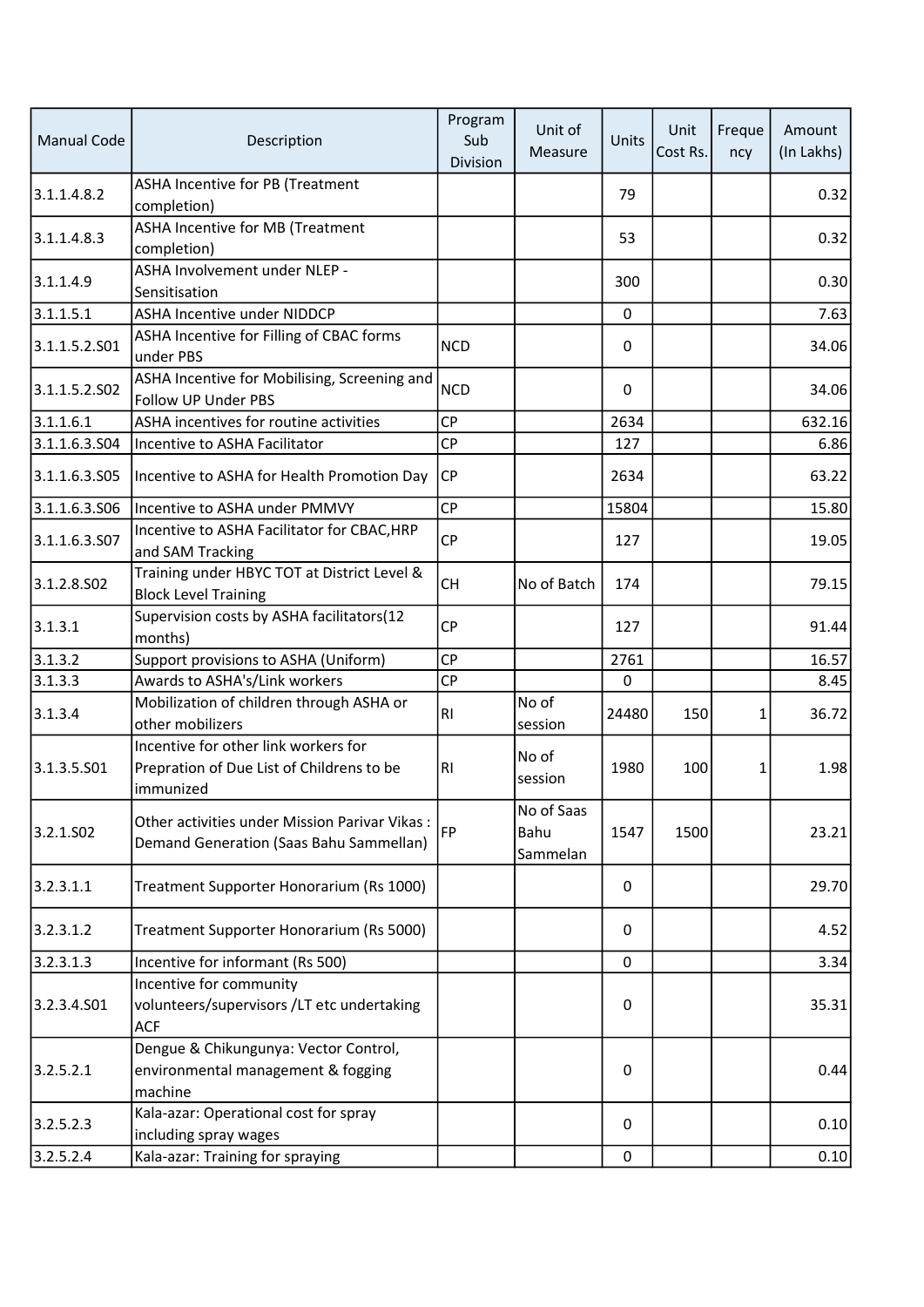| <b>Manual Code</b>    | Description                                                                                                                 | Program<br>Sub<br>Division  | Unit of<br>Measure            | Units       | Unit<br>Cost Rs. | Freque<br>ncy | Amount<br>(In Lakhs) |
|-----------------------|-----------------------------------------------------------------------------------------------------------------------------|-----------------------------|-------------------------------|-------------|------------------|---------------|----------------------|
| 3.3.3.2               | Training of PRI's representatives/ Police<br>personnel/ Teachers/ Transport personnel/<br>NGO personnel/ other stakeholders |                             |                               | 0           |                  |               | 0.30                 |
| 3.3.4.501             | <b>AAA Platform</b>                                                                                                         |                             |                               | 5145        |                  |               | 23.15                |
| 4.1.1                 | <b>District Hospitals</b>                                                                                                   | <b>CP</b>                   |                               | 2           |                  |               | 10.00                |
| 4.1.3                 | <b>Community Health Centers</b>                                                                                             | <b>CP</b>                   |                               | 13          |                  |               | 32.50                |
| 4.1.4                 | <b>Primary Health Centers</b>                                                                                               | <b>CP</b>                   |                               | 43          |                  |               | 37.63                |
| 4.1.5                 | Sub Centers                                                                                                                 | CP                          |                               | 245         |                  |               | 29.40                |
| 4.1.6                 | Village Health Sanitation & Nutrition<br>Committee                                                                          | <b>CP</b>                   |                               | 1292        |                  |               | 77.52                |
| 4.1.7.501             | H&WC Additional Untied Grant-SC                                                                                             | <b>CP</b>                   |                               | $\mathbf 0$ |                  |               | 30.00                |
| 4.1.7.SO <sub>2</sub> | H&WC Additional Untied Grant-PHC                                                                                            | СP                          |                               | 0           |                  |               | 13.50                |
| 5.1.1.2.8             | Infrastructure strengthening of SC to H&WC                                                                                  | CP                          |                               | $\mathbf 0$ |                  |               | 182.00               |
| 5.1.1.2.9             | Infrastructure strengthening of PHC to<br>H&WC                                                                              |                             |                               | 0           |                  |               | 10.96                |
| 5.3.3                 | Blood bank/ Blood storage/ Day care centre<br>for hemoglobinopathies                                                        | <b>BLOOD</b><br><b>CELL</b> |                               | 0           |                  |               | 4.50                 |
| 5.3.9                 | Safety Pits                                                                                                                 | R <sub>l</sub>              | No.                           | 6           | 6000             | $\mathbf{1}$  | 0.36                 |
| 5.3.14                | Civil Works under RNTCP                                                                                                     | CD                          |                               | 0           |                  |               | 2.35                 |
| 6.1.1.1.1             | MVA / EVA for Safe Abortion services                                                                                        | FP/CAC                      | No of MVA/<br><b>EVA kits</b> | 30          | 3000             |               | 0.90                 |
| 6.1.1.2.3 SO1         | Procurement Of Equipment for Skill Lab<br>Under SAANS at District Level                                                     | <b>CH</b>                   | No of<br>Equipment            | 1           |                  |               | 2.50                 |
| 6.1.1.2.3.502         | Procurement Of Hand held Pulse Oximeter<br>and nebulizer under SAANS at District Level                                      | CH                          | No of<br>Equipment            | 64          |                  |               | 5.76                 |
| 6.1.1.3.1             | <b>NSV</b> kits                                                                                                             | <b>FP</b>                   |                               | 3           | 1000             |               | 0.03                 |
| 6.1.1.3.3             | Minilap kits                                                                                                                | FP                          | No of<br>Minilap kits         | 6           | 3000             |               | 0.18                 |
| 6.1.1.3.5             | <b>PPIUCD forceps</b>                                                                                                       | FP                          | No of Kallys<br>forceps       | 5           | 1000             |               | 0.05                 |
| 6.1.1.5.1             | Equipment for Mobile health teams                                                                                           | <b>RBSK</b>                 | No of teams                   | 26          | 5000             | 1             | 1.30                 |
| 6.1.1.17.1            | Equipments                                                                                                                  |                             |                               | $\mathbf 0$ |                  |               | 0.05                 |
| 6.1.1.18.1            | Procurement of Equipment                                                                                                    |                             |                               | 0           |                  |               | 1.50                 |
| 6.1.1.19.3            | Grant-in-aid for Vision Centre (PHC) (Govt.)                                                                                |                             |                               | 0           |                  |               | 1.00                 |
| 6.1.1.21.1            | Recurring GIA: Machinery & Equipment for<br>DH                                                                              |                             |                               | 0           |                  |               | 1.50                 |
| 6.1.1.21.4            | Non-recurring GIA: Machinery & Equipment<br>for CHC                                                                         |                             |                               | 0           |                  |               | 6.50                 |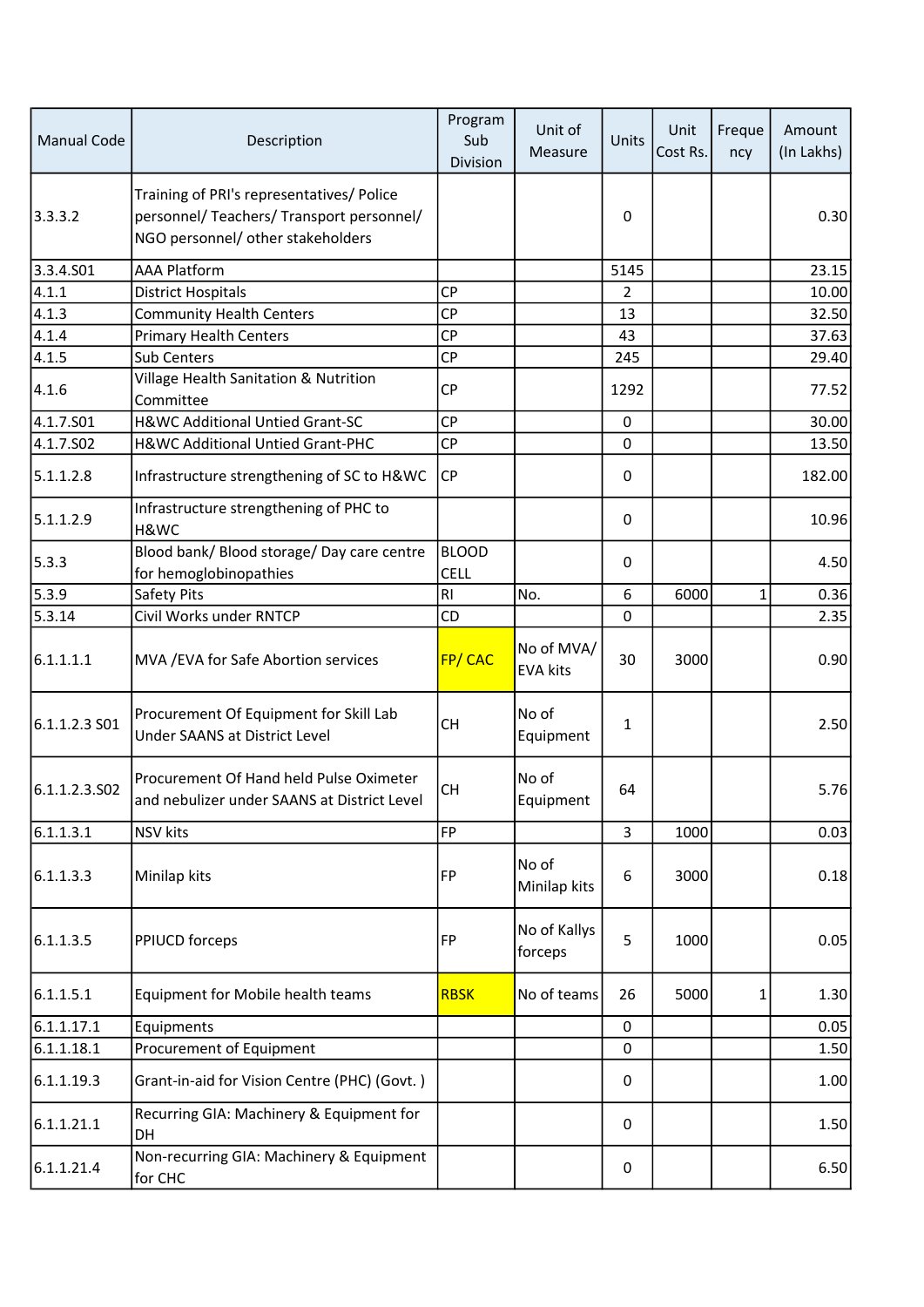| <b>Manual Code</b> | Description                                                                                 | Program<br>Sub<br><b>Division</b> | Unit of<br>Measure      | Units       | Unit<br>Cost Rs. | Freque<br>ncy | Amount<br>(In Lakhs) |
|--------------------|---------------------------------------------------------------------------------------------|-----------------------------------|-------------------------|-------------|------------------|---------------|----------------------|
| 6.1.1.23.4         | Non-recurring: Equipment at CHC NCD clinic                                                  |                                   |                         | 0           |                  |               | 8.00                 |
| 6.1.2.3.1          | <b>MCR</b>                                                                                  |                                   |                         | 150         |                  |               | 0.60                 |
| 6.1.2.3.2          | Aids/Appliance                                                                              |                                   |                         | $\mathbf 0$ |                  |               | 0.17                 |
| 6.1.2.5.1          | Tablets; software for H&WC and ANM/ MPW CP                                                  |                                   |                         | 0           |                  |               | 3.75                 |
| 6.1.2.6.1          | Procurement for Universal Screening of<br><b>NCDs</b>                                       |                                   |                         | 0           |                  |               | 55.68                |
| 6.1.3.1.3          | <b>Equipment Maintenance</b>                                                                |                                   |                         | 0           |                  |               | 1.46                 |
| 6.2.1.2            | Drugs for Safe Abortion (MMA)                                                               | <b>FP/CAC</b>                     | No of<br><b>Tablets</b> | 300         |                  |               | 0.04                 |
| 6.2.1.7.5.S01      | Drugs & Consumables Normal Delivery L1<br>Facility                                          | MH                                | No of<br>benificieries  | 5700        | 100              |               | 1.14                 |
| 6.2.1.7.5.S02      | Drugs & Consumables Normal Delivery L2<br>Facility                                          | MH                                | No of<br>benificieries  | 17700       | 200              | 1             | 7.08                 |
| 6.2.1.7.5.503      | Drugs & Consumables Normal Delivery L3<br>Facility                                          | MH                                | No of<br>benificieries  | 14500       | 300              | 1             | 11.60                |
| 6.2.1.7.5.504      | Drugs & Consumables Caesarean Delivery L3<br>Facility                                       | MH                                | No of<br>benificieries  | 2400        | 1800             | 1             | 8.64                 |
| 6.2.1.7.5.508      | Drugs & Consumables Safe Dilivery Kit for<br>HIV infected Pregnant Women                    | MH                                | No of<br>benificieries  | 70          | 1500             | 1             | 1.05                 |
| 6.2.2.9            | AEFI kit under RI Program                                                                   | R1                                | No.                     | 75          | 200              | $\mathbf{1}$  | 0.15                 |
| 6.2.3.1            | Nayi Pehl Kit                                                                               | <b>FP</b>                         | No of Nayi<br>Pahel Kit | 5146        | 220              |               | 11.32                |
| 6.2.5.1            | Medicine for Mobile health team                                                             | <b>RBSK</b>                       | No of teams             | 26          | 5000             | 1             | 1.30                 |
| 6.2.6.4            | Replenishment of ASHA HBNC kits                                                             | <b>CP</b>                         |                         | 2418        |                  |               | 3.63                 |
| 6.2.8.1            | Red/Black plastic bags et                                                                   | RI                                | No of<br>session        | 30600       | 10               | 1             | 3.06                 |
| 6.2.8.2            | Bleach/Hypochlorite solution/ Twin bucket<br>and hub cutter                                 | RI                                |                         | 18          |                  |               | 0.27                 |
| 6.2.9.1            | AYUSH drugs for DH / CHC / PHC                                                              | AYUSH                             |                         | 27          |                  |               | 13.50                |
| 6.2.10.1           | <b>Consumables for NOHP</b>                                                                 |                                   |                         | $\pmb{0}$   |                  |               | 5.00                 |
| 6.2.12.1           | Chloroquine phosphate tablets                                                               |                                   |                         | 0           |                  |               | 0.20                 |
| 6.2.12.2           | Primaquine tablets 2.5 mg                                                                   |                                   |                         | $\pmb{0}$   |                  |               | 0.10                 |
| 6.2.12.3           | Primaquine tablets 7.5 mg                                                                   |                                   |                         | 0           |                  |               | 0.20                 |
| 6.2.13.1           | Supportive drugs, lab. Reagents                                                             |                                   |                         | $\mathbf 0$ |                  |               | 0.68                 |
| 6.2.14.1           | <b>Laboratory Materials</b>                                                                 |                                   |                         | $\mathbf 0$ |                  |               | 17.23                |
| 6.2.14.2           | Procurement of Drugs                                                                        |                                   |                         | 0           |                  |               | 8.90                 |
| 6.2.15.1           | Assistance for consumables/drugs/medicines<br>to the Govt./District Hospital for Cat sx etc | <b>NCD</b>                        |                         | 0           |                  |               | 11.78                |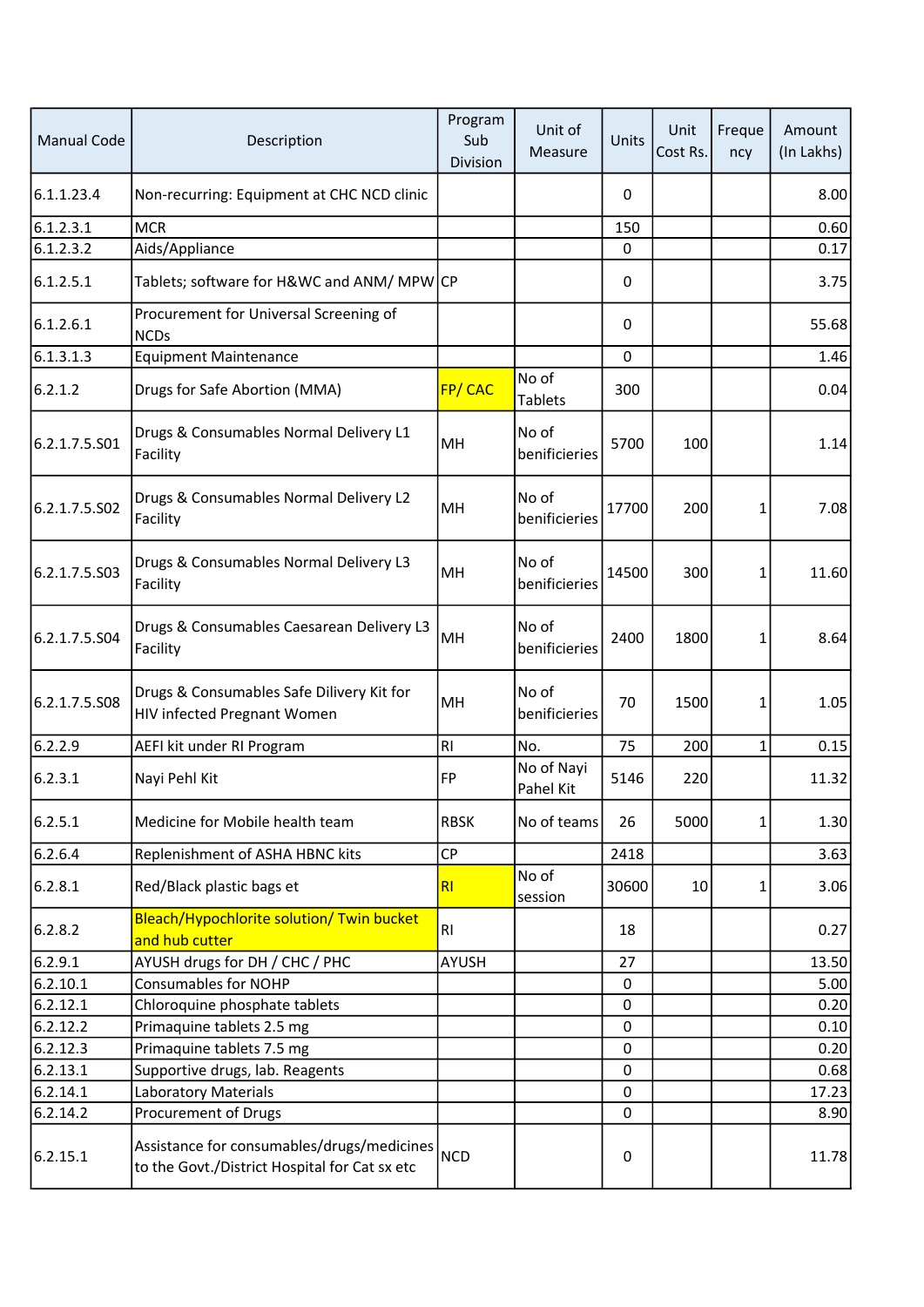| <b>Manual Code</b> | Description                                                                            | Program<br>Sub<br>Division | Unit of<br>Measure     | Units          | Unit<br>Cost Rs. | Freque<br>ncy | Amount<br>(In Lakhs) |
|--------------------|----------------------------------------------------------------------------------------|----------------------------|------------------------|----------------|------------------|---------------|----------------------|
| 6.2.18.1           | Procurement of medicine & consumables for<br><b>TCC under NTCP</b>                     |                            |                        | 0              |                  |               | 2.00                 |
| 6.2.19.1           | Drugs & supplies for District NCD Clinic                                               |                            |                        | $\mathbf 0$    |                  |               | 12.00                |
| 6.2.19.3           | Drugs & supplies for CHC NCD Clinic                                                    |                            |                        | 0              |                  |               | 28.00                |
| 6.2.19.4           | Drugs & supplies for PHC level                                                         |                            |                        | $\mathbf 0$    |                  |               | 14.25                |
| 6.2.19.5           | Drugs & supplies for Sub-Centre level                                                  |                            |                        | $\mathbf 0$    |                  |               | 61.25                |
| 6.2.19.6           | Drugs & supplies for Universal Screening of<br><b>NCDs</b>                             |                            |                        | 0              |                  |               | 32.48                |
| 6.2.22.1           | Cost of Lab recurring expences for H & WC                                              | <b>CP</b>                  |                        | 0              |                  |               | 38.10                |
| 6.2.22.2           | Lab strengthening of SHC - HWC -                                                       | <b>CP</b>                  |                        | 0              |                  |               | 4.00                 |
| 6.3.1              | <b>Drugs for Palliative Care</b>                                                       |                            |                        | 0              |                  |               | 5.00                 |
| 6.4.3.S01          | Free Diagnostics for Pregnant women under<br>JSSK - USG on PPP for PMSMA               | MH                         | No of USG              | 1100           | 300              | 1             | 3.30                 |
| 6.4.3.SO2          | Free Diagnostics for Pregnant women under<br>JSSK- AVD for for HIV & Syphilis at VHNDs | MH                         | No of AVD              | 476            | 25               | 1             | 12.38                |
| 6.4.3.503          | Free Diagnostics for Pregnant women under<br><b>JSSK-MH</b>                            | <b>MH</b>                  | No of<br>benificieries | 41500          | 200              | 1             | 13.28                |
| 6.4.4              | Free Diagnostics for Sick infants under JSSK                                           | <b>CH</b>                  | No of units            | $\mathbf 1$    |                  |               | 1.20                 |
| 6.5.1              | <b>Procurement of Vehicles</b>                                                         |                            |                        | 0              |                  |               | 4.55                 |
| 7.5.2              | Any Other                                                                              |                            |                        | $\mathbf 0$    |                  |               | 5.94                 |
| 8.1.1.1            | ANMs                                                                                   | MH                         |                        | 148            |                  |               | 304.57               |
| 8.1.1.2.501        | Staff Nurses-100 Beded MCH Wing                                                        | MH                         |                        | 31             |                  |               | 74.63                |
| 8.1.1.2.505        | <b>Staff Nurses-MH</b>                                                                 | MH                         |                        | 66             |                  |               | 207.24               |
| 8.1.1.2.511        | Staff Nurse - HWC                                                                      | <b>CP</b>                  |                        | 0              |                  |               | 53.57                |
| 8.1.1.5.501        | Laboratory Technicians - 100 Beded MCH<br>Wing                                         | MH                         |                        | 6              |                  |               | 12.38                |
| 8.1.1.5.502        | Laboratory Technicians -HR                                                             |                            |                        | 5              |                  |               | 12.76                |
| 8.1.1.5.504        | Laboratory Technicians - RNTCP                                                         |                            |                        | 0              |                  |               | 31.05                |
| 8.1.1.6.S05        | OT Technician                                                                          | <b>MH</b>                  |                        | 4              |                  |               | 10.08                |
| 8.1.1.6.506        | OT Technician-MCH Wing                                                                 | <b>MH</b>                  |                        | $\overline{2}$ |                  |               | 3.95                 |
| 8.1.1.9            | Radiographer/X-ray technician                                                          |                            |                        | $\overline{2}$ |                  |               | 5.07                 |
| 8.1.2.1.501        | Obstetricians and Gynaecologists -100 Beded<br><b>MCH Wing</b>                         | MH                         |                        | 3              |                  |               | 29.52                |
| 8.1.2.1.504        | <b>Obstetricians and Gynaecologists -MH</b>                                            | MH                         |                        | $\overline{2}$ |                  |               | 21.60                |
| 8.1.2.2.501        | Paediatricians- 100 Beded MCH Wing                                                     | MH                         |                        | 3              |                  |               | 21.60                |
| 8.1.2.3.502        | Anaesthetists - 100 Beded MCH Wing                                                     | MH                         |                        | 3              |                  |               | 21.60                |
| 8.1.2.3.505        | Anaesthetists - MH                                                                     | MH                         |                        | $\mathbf{1}$   |                  |               | 7.20                 |
| 8.1.2.4.501        | Surgeons- UPHSSP                                                                       | <b>HS</b>                  |                        | 0              |                  |               | 13.86                |
| 8.1.2.5.501        | Radiologists- 100 Beded MCH Wing                                                       | MH                         |                        | $\mathbf 1$    |                  |               | 7.80                 |
| 8.1.2.6.501        | Pathologists/Haemotologists-100 Beded<br><b>MCH Wing</b>                               | MH                         |                        | 1              |                  |               | 15.12                |
| 8.1.2.6.504        | Pathologists/ Haemotologists- UPHSSP                                                   | <b>HS</b>                  |                        | $\mathbf 0$    |                  |               | 16.77                |
| 8.1.3.4.502        | ENT-UPHSSP                                                                             | <b>HS</b>                  |                        | $\pmb{0}$      |                  |               | 16.77                |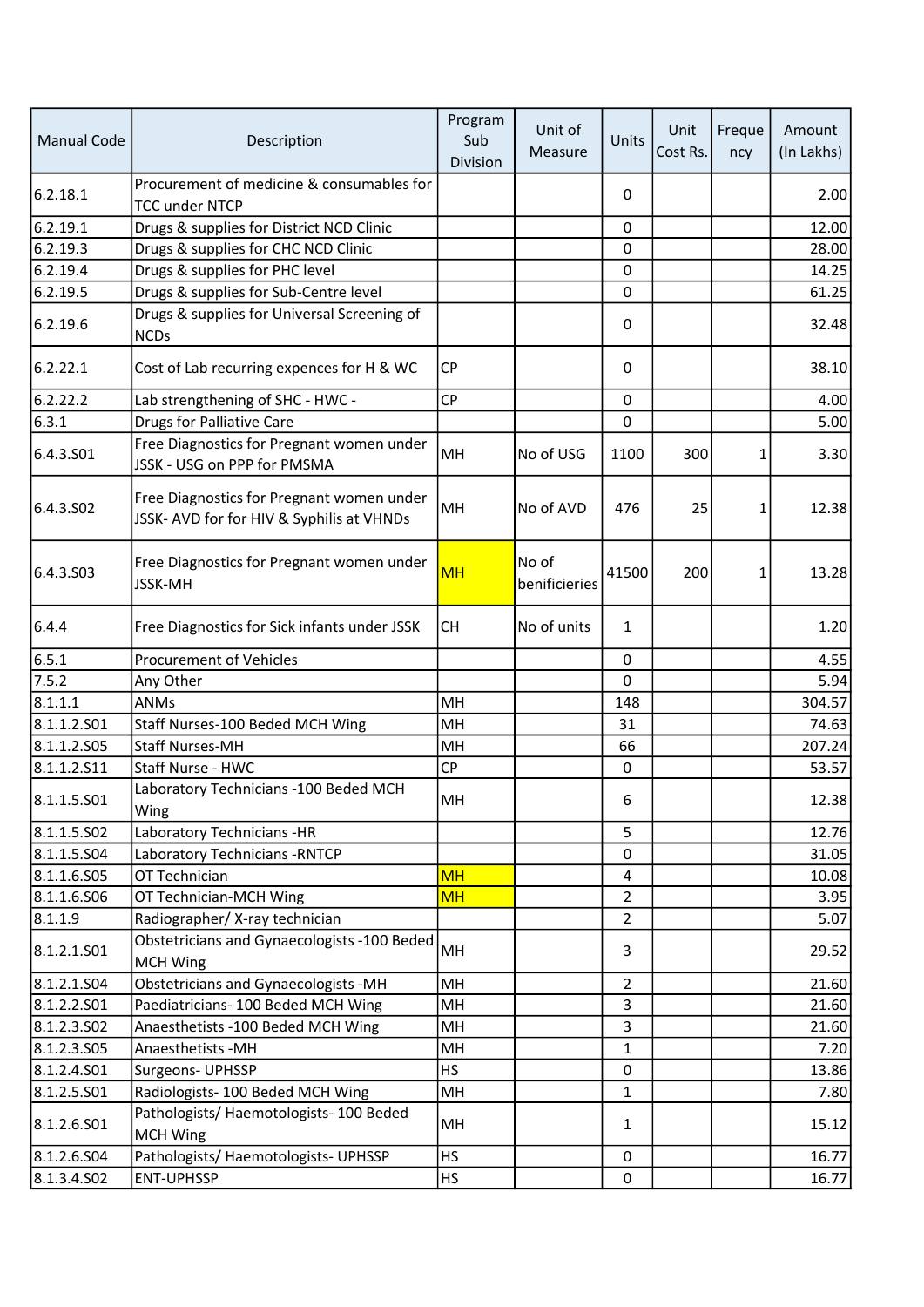| <b>Manual Code</b> | Description                                                                           | Program<br>Sub<br>Division | Unit of<br>Measure  | Units          | Unit<br>Cost Rs. | Freque<br>ncy | Amount<br>(In Lakhs) |
|--------------------|---------------------------------------------------------------------------------------|----------------------------|---------------------|----------------|------------------|---------------|----------------------|
| 8.1.3.5.501        | Ophthalmologists-NCD-NPCB                                                             | <b>NCD</b>                 |                     | 0              |                  |               | 5.94                 |
| 8.1.3.10.S01       | FRU Operationalization for Gynae &<br>anesthetist specialist on call from govt sector | MH                         | No of C-<br>section | 8              | 3000             | $\mathbf{1}$  | 0.24                 |
| 8.1.3.10.S02       | <b>FRU Operationalization Gynecologists</b><br>specialist on call from pvt sector     | MH                         | No of C-<br>section | 4              | 4500             | 1             | 0.18                 |
| 8.1.3.10.S03       | FRU Operationalization anesthetist specialist<br>on call for from pvt sector          | MH                         | No of C-<br>section | 4              | 3000             | $\mathbf{1}$  | 0.12                 |
| 8.1.5.503          | <b>Medical Officers -MH</b>                                                           | MH                         |                     | $\overline{2}$ |                  |               | 12.09                |
| 8.1.5.504          | <b>Medical Officers - UPHSSP</b>                                                      | <b>HS</b>                  |                     | 0              |                  |               | 20.37                |
| 8.1.6.1            | <b>AYUSH MOs</b>                                                                      | <b>AYUSH</b>               |                     | 27             |                  |               | 132.09               |
| 8.1.6.2            | Pharmacist - AYUSH                                                                    | <b>AYUSH</b>               |                     | 13             |                  |               | 21.08                |
| 8.1.7.1.1          | MOs-AYUSH                                                                             | <b>RBSK</b>                |                     | 47             |                  |               | 173.13               |
| 8.1.7.1.2.501      | MOs-MBBS                                                                              | <b>RBSK</b>                |                     | 1              |                  |               | 6.99                 |
| 8.1.7.1.2.S02      | MOs-Dental MO/ BDS                                                                    | <b>RBSK</b>                |                     | 4              |                  |               | 27.18                |
| 8.1.7.1.3          | <b>Staff Nurse</b>                                                                    | <b>RBSK</b>                |                     | 3              |                  |               | 9.61                 |
| 8.1.7.1.4          | ANM                                                                                   | <b>RBSK</b>                |                     | 23             |                  |               | 42.82                |
| 8.1.7.1.5.S01      | Para Medical Worker                                                                   | <b>RBSK</b>                |                     | $\overline{2}$ |                  |               | 4.61                 |
| 8.1.7.1.5.S02      | Pharmacists                                                                           | <b>RBSK</b>                |                     | 24             |                  |               | 59.77                |
| 8.1.8.1            | <b>Medical Officers</b>                                                               | <b>CH</b>                  |                     | $\mathbf 1$    |                  |               | 8.32                 |
| 8.1.8.2            | <b>Staff Nurse</b>                                                                    | <b>CH</b>                  |                     | 4              |                  |               | 11.44                |
| 8.1.8.3            | Cook cum caretaker                                                                    | <b>CH</b>                  |                     | $\overline{2}$ |                  |               | 2.60                 |
| 8.1.8.5            | Feeding demonstrator for NRC                                                          | <b>CH</b>                  |                     | $\mathbf 1$    |                  |               | 3.04                 |
| 8.1.9.1            | Paediatrician                                                                         | <b>CH</b>                  |                     | 3              |                  |               | 45.00                |
| 8.1.9.3.501        | Staff Nurse - SNCU/KMC                                                                | <b>CH</b>                  |                     | 8              |                  |               | 24.70                |
| 8.1.9.3.502        | <b>Staff Nurse -NBSU</b>                                                              | <b>CH</b>                  |                     | 3              |                  |               | 5.54                 |
| 8.1.9.6.502        | Others- SNCU Staff (Ward Aaya/ Cleaner/<br>Security Guard)                            | <b>CH</b>                  |                     | 9              |                  |               | 12.43                |
| 8.1.9.6.S03        | Others- SNCU Staff DEO                                                                | <b>CH</b>                  |                     | 1              |                  |               | 2.14                 |
| 8.1.12.1           | Mid-level Service Provider                                                            | <b>CP</b>                  |                     | 0              |                  |               | 185.25               |
| 8.1.12.2           | Performance incentive for Mid-level service<br>providers                              | <b>CP</b>                  |                     | 0              |                  |               | 135.90               |
| 8.1.13.1.503       | Counsellor -RMNCHA-FW                                                                 | <b>FP</b>                  | No of<br>Councelor  | $\mathbf{1}$   |                  |               | 2.05                 |
| 8.1.13.10          | TBHV-CD-RNTCP                                                                         | CD                         |                     | 0              |                  |               | 3.54                 |
| 8.1.13.16          | Ophthalmic Assistant/ Refractionist NCD-<br><b>NPCB</b>                               | <b>NCD</b>                 |                     | 0              |                  |               | 1.28                 |
| 8.1.13.22.S02      | Cook UPHSSP                                                                           | <b>DHS</b>                 |                     | 0              |                  |               | 2.62                 |
|                    | 8.1.13.22.S05 Optometrist UPHSSP                                                      | <b>DHS</b>                 |                     | 0              |                  |               | 2.17                 |
|                    | 8.1.13.22.S06 OT Technician UPHSSP                                                    | <b>DHS</b>                 |                     | 0              |                  |               | 6.52                 |
|                    | 8.1.13.22.S07 Rogi Sahayata Kendra Manager                                            | QA                         |                     | $\overline{2}$ |                  |               | 5.36                 |
|                    | 8.1.13.22.S09 Staff Nurse UPHSSP                                                      | <b>DHS</b>                 |                     | 0              |                  |               | 113.81               |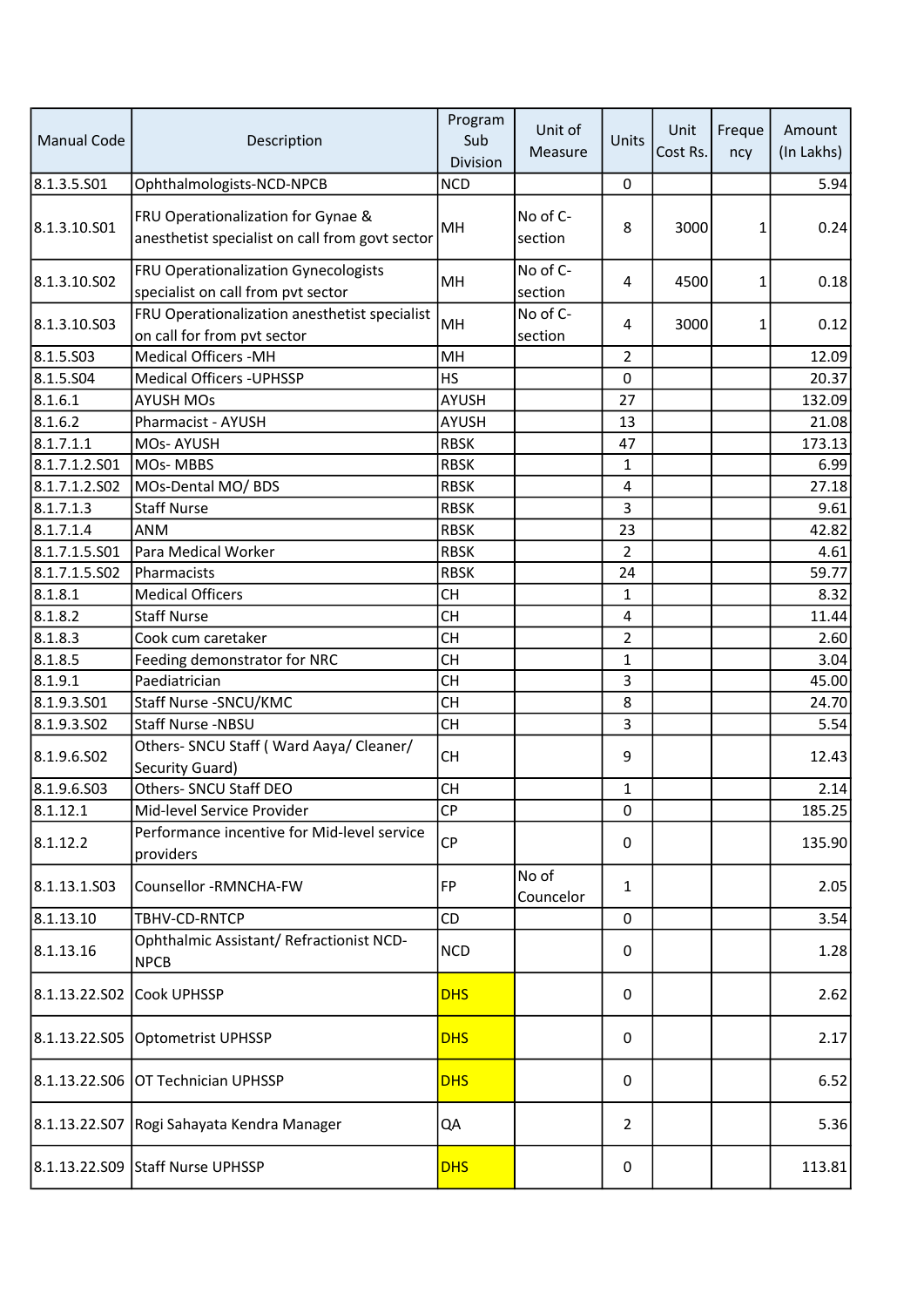| <b>Manual Code</b> | Description                                                                                   | Program<br>Sub<br>Division | Unit of<br>Measure       | Units          | Unit<br>Cost Rs. | Freque<br>ncy | Amount<br>(In Lakhs) |
|--------------------|-----------------------------------------------------------------------------------------------|----------------------------|--------------------------|----------------|------------------|---------------|----------------------|
|                    | 8.1.13.22.S10  X-Ray Technician UPHSSP                                                        | <b>DHS</b>                 |                          | 0              |                  |               | 4.35                 |
|                    | 8.1.13.22.S12 Physiotherapist UPHSSP                                                          | <b>DHS</b>                 |                          | 0              |                  |               | 2.59                 |
|                    | 8.1.13.22.S13 Rogi Sahayata Kendra Operator                                                   | QA                         |                          | $\overline{2}$ |                  |               | 2.95                 |
| 8.1.13.22.S14      | Ward Aaya/Boy UPHSSP                                                                          | <b>DHS</b>                 |                          | 0              |                  |               | 11.80                |
| 8.1.16.2.S01       | <b>Cold Chain Handlers</b>                                                                    | R <sub>l</sub>             |                          | 0              |                  |               | 1.71                 |
| 8.1.16.6.S02       | Data Entry Operator CD-RCP                                                                    | CD                         |                          | 0              |                  |               | 0.25                 |
| 8.1.16.7.S05       | Cleaner-NRC                                                                                   | <b>CH</b>                  |                          | $\mathbf{1}$   |                  |               | 1.44                 |
| 8.4.1              | Additional Allowances/ Incentives to Medical<br><b>Officers</b>                               | MH                         |                          | 0              |                  |               | 2.88                 |
| 8.4.7              | Incentive to provider for PPIUCD services<br>@Rs 150 per PPIUCD insertion                     | <b>FP</b>                  | No of Clints             | 1715           | 150              |               | 2.57                 |
| 8.4.8              | Incentive to provider for PAIUCD Services<br>@Rs 150 per PAIUCD insertion                     | FP                         | No of Clints             | 20             | 150              |               | 0.03                 |
| 8.4.9              | Team based incentives for Health & Wellness<br>Centers (H&WC Sub Center)                      | <b>CP</b>                  |                          | 0              |                  |               | 99.66                |
| 8.4.10             | Team based incentives for Health & Wellness<br>Centers (H&WC PHC)                             | <b>CP</b>                  |                          | 0              |                  |               | 36.36                |
| 8.4.12.501         | HRP identification and follow up for ANM                                                      | MH                         | No of HRP                | 1000           | 200              | 1             | 2.00                 |
| 8.4.12.503         | Performance based Incentives to RMNCHA<br><b>Counselors in Family Planning</b>                | FP                         | No of Clints             | 255            | 50               |               | 0.13                 |
| 8.4.12.504         | RI Cold chain handlers incentive                                                              | RI                         | No                       | 15             | 2400             | 12            | 4.32                 |
| 9.1.6.1            | Development/ translation and duplication of<br>training materials                             | <b>CH</b>                  | No of<br>Module          | 840            | 100              | 1             | 0.84                 |
| 9.2.3.S03          | Incentive for Program Coordination to (HoD<br>OBG/Principal)                                  | MH                         |                          | 0              |                  |               |                      |
| 9.5.2.2.S01        | State and District Lanch of SAANS                                                             | CH                         | No.                      | $\mathbf{1}$   |                  |               | 0.50                 |
| 9.5.2.2.SO2        | State and District Planning and Review<br>Meeting of SAANS                                    | <b>CH</b>                  | No.                      | $\mathbf{1}$   |                  |               | 0.20                 |
| 9.5.2.19           | Orientation on National Deworming Day                                                         | <b>RKSK</b>                |                          | 1              |                  |               | 1.61                 |
| 9.5.2.24.S02       | <b>District Training of SAANS</b>                                                             | CH                         |                          | 16             |                  |               | 5.31                 |
| 9.5.2.25.S01       | One day Orientation Training for IDCF                                                         | <b>CH</b>                  | No of<br>district        | $\mathbf{1}$   | 150000           | 1             | 1.50                 |
| 9.5.3.1.501        | Qtr.Review/orientation meeting at Block<br>Level for ANM of 57 MPV Districts                  | FP                         | No of<br><b>Meetings</b> | 13             | 3000             |               | 1.56                 |
| 9.5.3.1.S03        | District Level One Day Orientation of newly<br>recruited ANM/SN ON Family Planning<br>Schemes | FP                         | No of<br>Meetings        | $\mathbf{1}$   | 3000             |               | 0.03                 |
| 9.5.3.2.SO2        | District Level Dissemination Workshop                                                         | FP                         | No of<br>workshops       | $\mathbf{1}$   | 10000            |               | 0.10                 |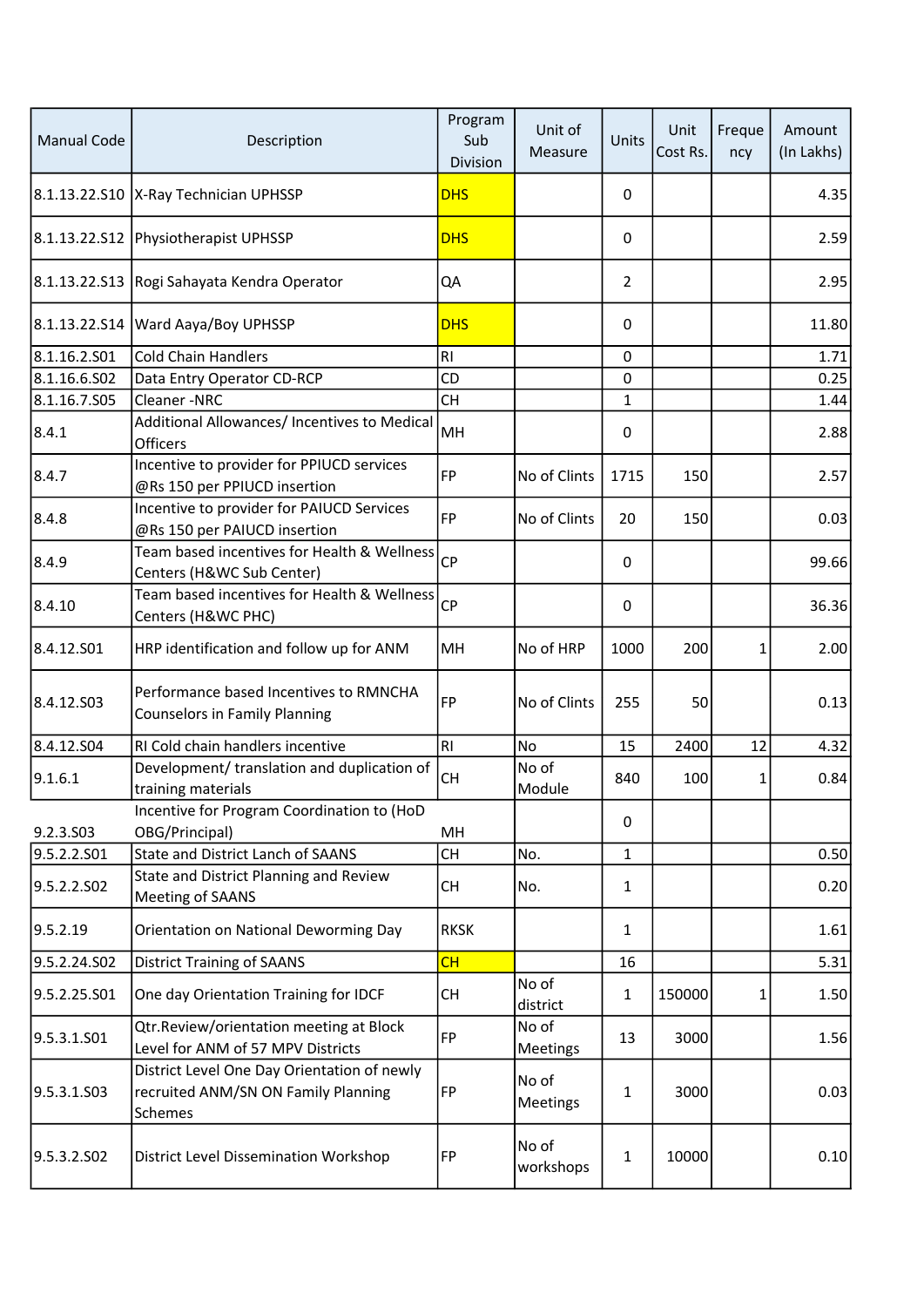| <b>Manual Code</b> | Description                                                                                                                        | Program<br>Sub<br>Division  | Unit of<br>Measure      | Units        | Unit<br>Cost Rs. | Freque<br>ncy | Amount<br>(In Lakhs) |
|--------------------|------------------------------------------------------------------------------------------------------------------------------------|-----------------------------|-------------------------|--------------|------------------|---------------|----------------------|
| 9.5.3.22           | Training of Medical officers (Injectible<br><b>Contraceptive Trainings)</b>                                                        | <b>FP</b>                   | No of<br><b>Batches</b> | $\mathbf{1}$ | 22800            |               | 0.23                 |
| 9.5.3.23           | Training of AYUSH doctors (Injectible<br>Contraceptive Trainings)                                                                  | <b>FP</b>                   | No of<br><b>Batches</b> | 1            | 22800            |               | 0.23                 |
| 9.5.3.24           | Training of Nurses (Staff Nurse/LHV/ANM)<br>(Injectible Contraceptive Trainings)                                                   | FP                          | No of<br><b>Batches</b> | 10           | 35800            |               | 3.58                 |
| 9.5.4.10           | <b>WIFS trainings (Block)</b>                                                                                                      | <b>RKSK</b>                 | No of Batch             | 14           | 3000             | 1             | 0.42                 |
| 9.5.4.13.3         | Any other (please specify) Anemia Free<br>Adolcent event at Inter Collages                                                         | <b>RKSK</b>                 | No of event             | 28           | 5000             | 1             | 1.40                 |
| 9.5.5.1            | RBSK Training - Training of Mobile health<br>team - technical and managerial (5 days)                                              | <b>RBSK</b>                 | No of batch             | 3            | 15450            | 1             | 0.46                 |
| 9.5.6.1            | Blood Bank/Blood Storage Unit (BSU)<br><b>Training</b>                                                                             | <b>BLOOD</b><br><b>CELL</b> |                         | $\mathbf 0$  |                  |               | 0.15                 |
| 9.5.10.1.S01       | Training under Immunisation-Data Handler                                                                                           | RI                          |                         | 0            |                  |               | 0.07                 |
| 9.5.10.1.S04       | Training under Immunisation-CCH                                                                                                    | RI                          |                         | 0            |                  |               | 0.49                 |
| 9.5.12.1           | Training / Capacity Building (Malaria)                                                                                             | CD                          |                         | $\mathbf 0$  |                  |               | 0.91                 |
| 9.5.12.6           | Training/sensitization of district level officers<br>on ELF and drug distributors including<br>peripheral health workers (AES/ JE) | CD                          |                         | 0            |                  |               | 4.21                 |
| 9.5.14.1           | <b>Trainings under RNTCP</b>                                                                                                       | CD                          |                         | $\pmb{0}$    |                  |               | 2.97                 |
| 9.5.17.1           | Training of doctors and staff at DH Level<br>under NPHCE                                                                           | <b>NCD</b>                  |                         | 0            |                  |               | 0.80                 |
| 9.5.18.1.1         | Orientation of Stakeholder organizations                                                                                           | <b>NCD</b>                  |                         | 0            |                  |               | 0.40                 |
| 9.5.18.1.2         | Training of Health Professionals                                                                                                   | <b>NCD</b>                  |                         | $\pmb{0}$    |                  |               | 0.40                 |
| 9.5.18.1.3         | <b>Orientation of Law Enforcers</b>                                                                                                | <b>NCD</b>                  |                         | 0            |                  |               | 0.60                 |
| 9.5.18.1.4         | Other Trainings/Orientations - sessions<br>incorporated in other's training                                                        | <b>NCD</b>                  |                         | 0            |                  |               | 1.30                 |
| 9.5.19.2           | District NCD Cell                                                                                                                  | <b>NCD</b>                  |                         | $\mathbf 0$  |                  |               | 3.00                 |
| 9.5.19.3           | Training for Universal Screening for NCDs                                                                                          | <b>NCD</b>                  |                         | $\pmb{0}$    |                  |               | 22.91                |
| 9.5.25.3           | <b>Kayakalp Trainings</b>                                                                                                          | QA                          | Batch                   | 1            | 33000            | $\mathbf{1}$  | 0.33                 |
| 9.5.26.2           | Training cum review meeting for HMIS &<br>MCTS at District level                                                                   | <b>MIS</b>                  |                         | 0            |                  |               | 0.61                 |
| 9.5.26.3           | Training cum review meeting for HMIS &<br>MCTS at Block level                                                                      | <b>MIS</b>                  |                         | 0            |                  |               | 1.88                 |
| 9.5.27.4.S01       | Cost of Yoga Sessions                                                                                                              | <b>CP</b>                   |                         | $\mathbf 0$  |                  |               | 7.69                 |
| 02                 | 9.5.29.13.S04. Scaling up Nurse Mentoring Program<br>Honorarium                                                                    | MH                          |                         | 13           |                  |               | 7.80                 |
| 03                 | 9.5.29.13.S04. Scaling up Nurse Mentoring Program Yearly<br><b>TADA</b>                                                            | MH                          |                         | 13           |                  |               | 0.39                 |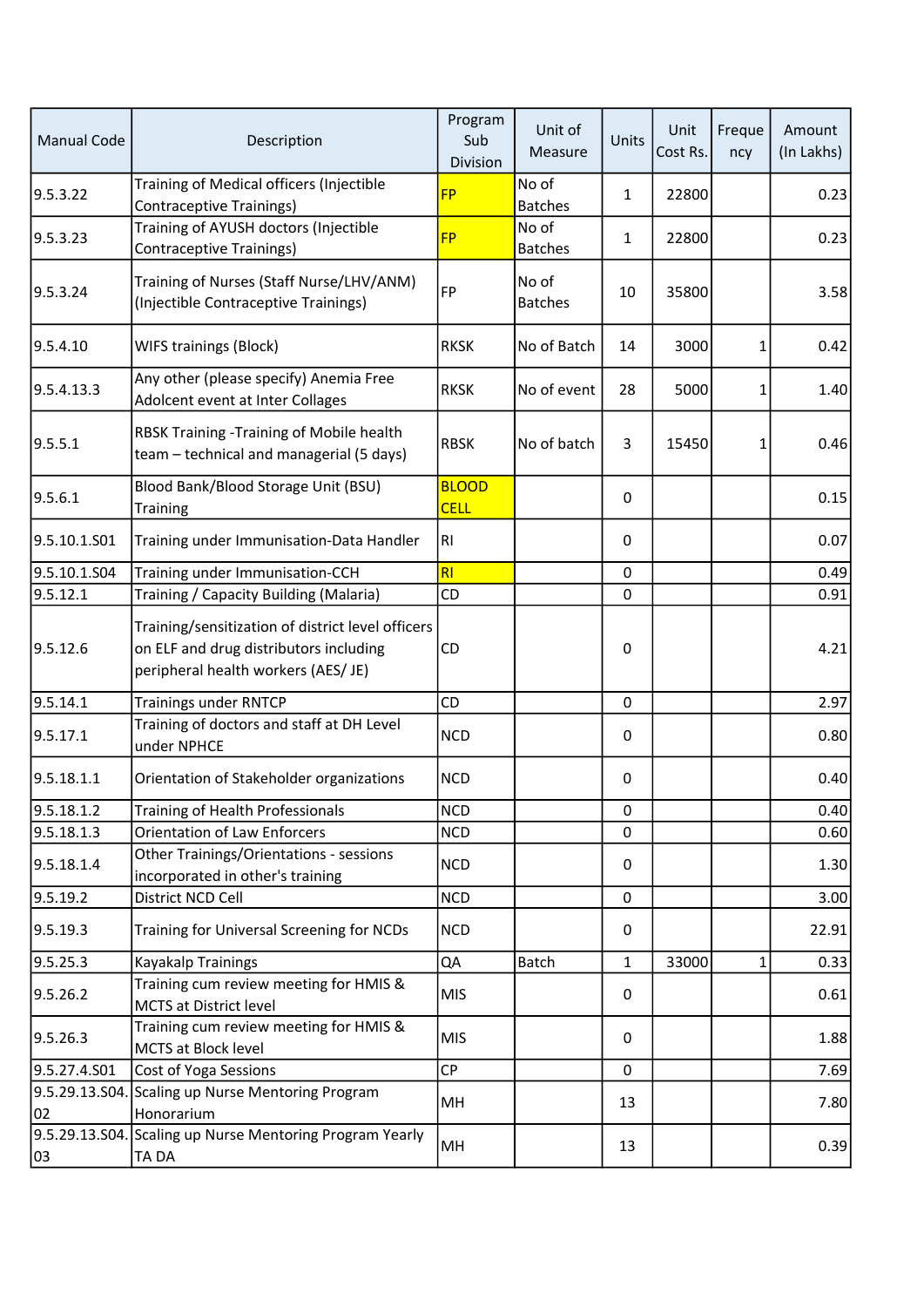| <b>Manual Code</b> | Description                                                                                                 | Program<br>Sub<br>Division  | Unit of<br>Measure    | Units          | Unit<br>Cost Rs. | Freque<br>ncy | Amount<br>(In Lakhs) |
|--------------------|-------------------------------------------------------------------------------------------------------------|-----------------------------|-----------------------|----------------|------------------|---------------|----------------------|
| 04                 | 9.5.29.13.S04. Scaling up Nurse Mentoring Program<br>Register                                               | MH                          |                       | 13             |                  |               | 0.03                 |
| 05                 | 9.5.29.13.S04. Scaling up Nurse Mentoring Program Mini<br>Skill Lab                                         | MH                          |                       | 14             |                  |               | 14.00                |
| 10.1.1             | Maternal Death Review (both in institutions<br>and community)                                               | MH                          | No of<br><b>CBMDR</b> | 73             | 600              | $\mathbf{1}$  | 0.44                 |
| 10.2.4             | Microfilaria Survey - Lymphatic Filariasis                                                                  | CD                          |                       | $\pmb{0}$      |                  |               | 0.50                 |
| 10.2.5             | Monitoring & Evaluation (Post MDA<br>assessment by medical colleges (Govt. &<br>private)/ICMR institutions) | CD                          |                       | 0              |                  |               | 0.35                 |
| 10.4.1             | Management of IDD Monitoring Laboratory                                                                     |                             |                       | $\mathbf 0$    |                  |               | 0.13                 |
| 11.3               | Targeting Naturally Occurring Gathering of<br>People/ Health Mela                                           |                             |                       | $\overline{2}$ |                  |               | 13.00                |
| 11.5.1             | Media Mix of Mid Media/ Mass Media                                                                          | <b>IEC</b>                  |                       | 1              |                  |               | 0.75                 |
| 11.5.4.S02         | Celebration of New Born Care Week                                                                           | <b>CH</b>                   | No of<br>district     | $\mathbf{1}$   | 50000            | 1             | 0.50                 |
| 11.5.4.S03         | <b>Celebration of Breastfeeding Week</b>                                                                    | CH                          | No of<br>district     | $\mathbf{1}$   | 40000            | 1             | 0.40                 |
| 11.5.4.S05         | District Level IEC/BCC Activity Under SAANS                                                                 | <b>CH</b>                   | No.                   | $\mathbf{1}$   | 200000           |               | 2.00                 |
| 11.6.3             | IEC & promotional activities for World<br>Population Day celebration                                        | <b>IEC/FP</b>               | No of<br>events       | 14             |                  |               | 1.97                 |
| 11.6.4             | IEC & promotional activities for Vasectomy<br>Fortnight celebration                                         | <b>IEC/FP</b>               | No of<br>events       | 14             |                  |               | 1.37                 |
| 11.8.2             | Any other IEC/BCC activities (Wall Painting,<br>Banner & Poster)                                            | IEC                         |                       | $\mathbf 0$    |                  |               | 2.61                 |
| 11.9.1.S01         | Creating awareness on declining sex ratio<br>issue (PNDT) - Block Level                                     | <b>IEC/PNDT</b>             | No of<br>Events       | 13             | 10000            |               | 1.30                 |
| 11.9.1.S02         | Creating awareness on declining sex ratio<br>issue (PNDT)- District Level                                   | <b>IEC/PNDT</b>             | No of<br>Events       | 1              | 25000            |               | 0.25                 |
| 11.10.1.501        | Donor Refreshment amount                                                                                    | <b>BLOOD</b><br><b>CELL</b> | No of<br>donation     | 0              | 25               | 1             | 0.73                 |
| 11.10.1.S02        | <b>Blood donation Camp</b>                                                                                  | <b>BLOOD</b><br><b>CELL</b> | No of camp            | $\mathbf 0$    | 2500             | 1             | 1.00                 |
| 11.10.1.503        | Travel & Communication Expenses for BB<br><b>Counselors PRO BCTV</b>                                        | <b>BLOOD</b><br><b>CELL</b> |                       | 0              |                  |               | 0.18                 |
| 11.14.1            | Health Education & Publicity for NIDDCP                                                                     | <b>IEC</b>                  |                       | 0              |                  |               | 0.26                 |
| 11.15.1            | IEC/BCC for Malaria                                                                                         | IEC                         |                       | 0              |                  |               | 0.35                 |
| 11.15.2            | IEC/BCC for Social mobilization (Dengue and<br>Chikungunya)                                                 | IEC                         |                       | 0              |                  |               | 0.20                 |
| 11.15.4            | Specific IEC/BCC for Lymphatic Filariasis                                                                   | <b>IEC</b>                  |                       | 0              |                  |               | 2.13                 |
| 11.15.5            | IEC/BCC/Advocacy for Kala-azar                                                                              | <b>IEC</b>                  |                       | $\pmb{0}$      |                  |               | 0.20                 |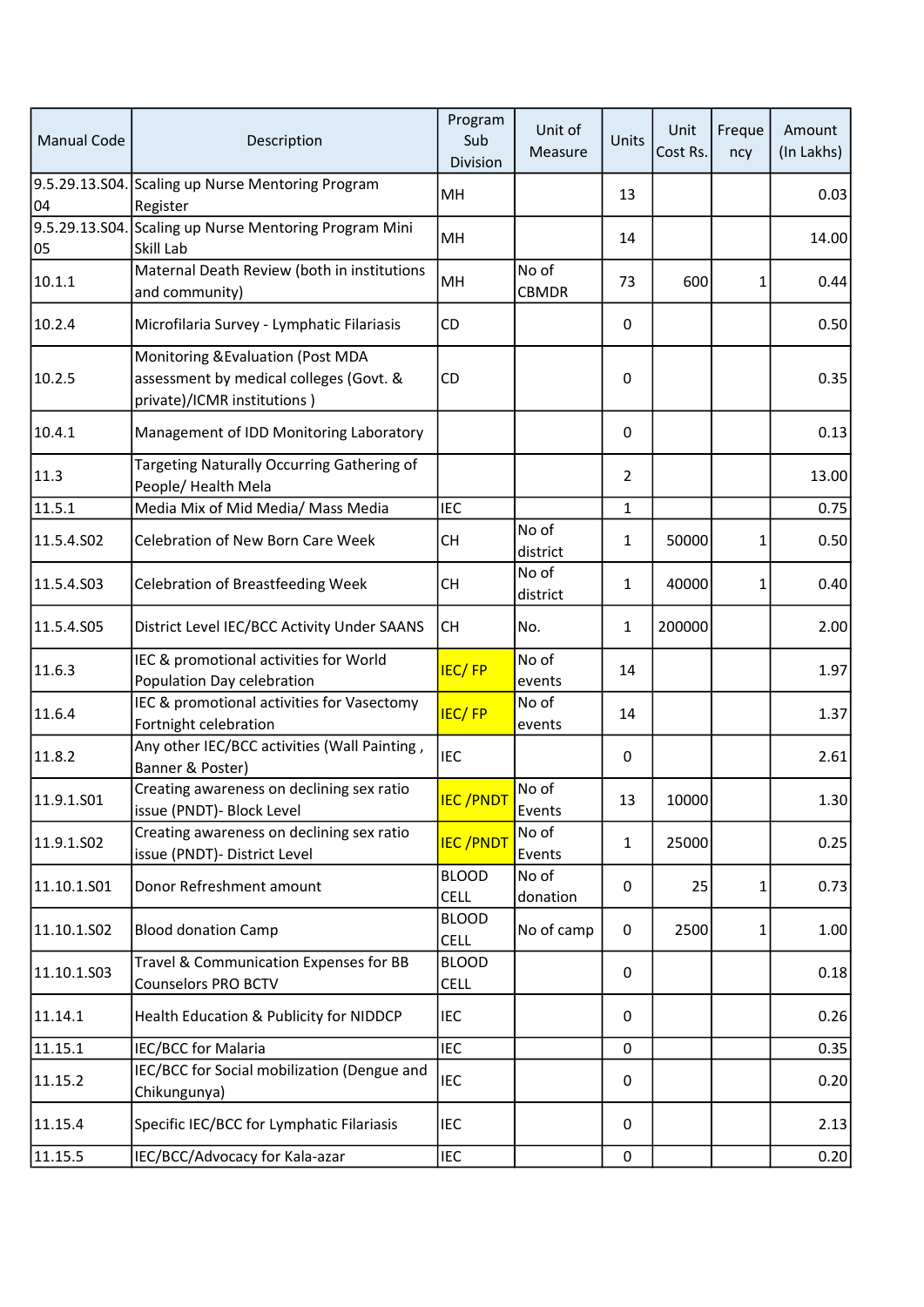| <b>Manual Code</b> | Description                                                                                                                                            | Program<br>Sub<br>Division | Unit of<br>Measure | Units        | Unit<br>Cost Rs. | Freque<br>ncy | Amount<br>(In Lakhs) |
|--------------------|--------------------------------------------------------------------------------------------------------------------------------------------------------|----------------------------|--------------------|--------------|------------------|---------------|----------------------|
| 11.16.1            | IEC/BCC: Mass media, Outdoor media, Rural<br>media, Advocacy media for NLEP                                                                            | CD                         |                    | 0            |                  |               | 0.98                 |
| 11.17.1            | ACSM (State & district)                                                                                                                                | <b>IEC</b>                 |                    | 0            |                  |               | 7.13                 |
| 11.19.1            | Translation of IEC material and distribution                                                                                                           | <b>IEC</b>                 |                    | 0            |                  |               | 0.50                 |
| 11.20.2            | Celebration of days-ie International Day for<br>older persons                                                                                          | <b>IEC</b>                 |                    | 0            |                  |               | 1.00                 |
| 11.21.1            | <b>IEC/SBCC for NTCP</b>                                                                                                                               | <b>IEC</b>                 |                    | 0            |                  |               | 1.50                 |
| 11.22.2            | IEC/BCC for District NCD Cell                                                                                                                          | <b>IEC</b>                 |                    | 0            |                  |               | 0.50                 |
| 11.24.1            | IEC activities for Health & Wellness centre<br>(H&WC)                                                                                                  | <b>IEC</b>                 |                    | 0            |                  |               | 30.75                |
| 11.24.3.4          | State-level IEC Campaigns/Other IEC<br>Campaigns                                                                                                       | <b>IEC</b>                 |                    | 19           |                  |               | 2.85                 |
| 11.24.4.1          | IEC/BCC under NRCP: Rabies Awareness and<br>DO'S and Don'ts in the event of Animal Bites                                                               |                            |                    | 0            |                  |               | 3.92                 |
| 11.24.4.2          | IEC/BCC under NOHP                                                                                                                                     |                            |                    | $\mathbf 0$  |                  |               | 0.50                 |
| 12.1.1             | Printing of MDR formats                                                                                                                                | MH                         |                    | 150          |                  |               | 0.05                 |
| 12.1.2             | Printing of MCP cards, safe motherhood<br>booklets etc.                                                                                                | MH                         | No of cards        | 55386        | 17               | 1             | 9.42                 |
| 12.1.3             | Printing of labor room registers and<br>casesheets/ LaQshya related printing                                                                           | MH                         | No of<br>casesheet | 44000        | 10               | $\mathbf{1}$  | 4.40                 |
| 12.1.5             | Any other (Printing of CAC Format)                                                                                                                     | <b>FP/CAC</b>              | No of<br>formats   | 300          |                  |               | 0.45                 |
| 12.2.5             | Printing of compliance cards and reporting<br>formats for National Iron Plus Initiative-for 6-<br>59 months age group and for 5-10 years age<br> group | CH                         | No of<br>format    | #####        | $\mathbf{1}$     | 1             | 2.48                 |
| 12.2.6             | Printing of IEC materials and reporting<br>formats etc. for National Deworming Day                                                                     | <b>RKSK</b>                |                    | 1            |                  |               | 3.32                 |
| 12.2.7             | Printing of IEC Materials and monitoring<br>formats for IDCF                                                                                           | <b>CH</b>                  | No of<br>District  | $\mathbf{1}$ | 118000           | 1             | 1.18                 |
| 12.2.10            | Printing (SNCU data management)                                                                                                                        | <b>CH</b>                  | No of SNCU         | $\mathbf{1}$ | 100000           | 1             | 1.00                 |
| 12.2.11            | Printing of HBNC referral cards and other<br>formats                                                                                                   | <b>CH</b>                  | No. of<br>format   | #####        | 0.5              | 1             | 2.62                 |
| 12.3.3             | Printing of FP Manuals, Guidelines, etc.                                                                                                               | FP                         | No of<br>formats   | 0            |                  |               | 2.24                 |
| 12.5.4             | Printing of RBSK card and registers                                                                                                                    | <b>RBSK</b>                | No of<br>children  | #####        |                  |               | 8.53                 |
| 12.5.6             | Any other (Printing of Banner and Sticker<br>under RBSK)                                                                                               | <b>RBSK</b>                |                    | 96           |                  |               | 0.11                 |
| 12.7.1             | Printing of ASHA diary                                                                                                                                 | <b>CP</b>                  |                    | 2761         |                  |               | 4.83                 |
| 12.7.2             | Printing of ASHA Modules and formats                                                                                                                   | <b>CP</b>                  |                    | 0            |                  |               | 0.77                 |
| 12.7.3             | Printing of CBAC format                                                                                                                                | $\mathsf{C}\mathsf{P}$     |                    | 0            |                  |               | 19.49                |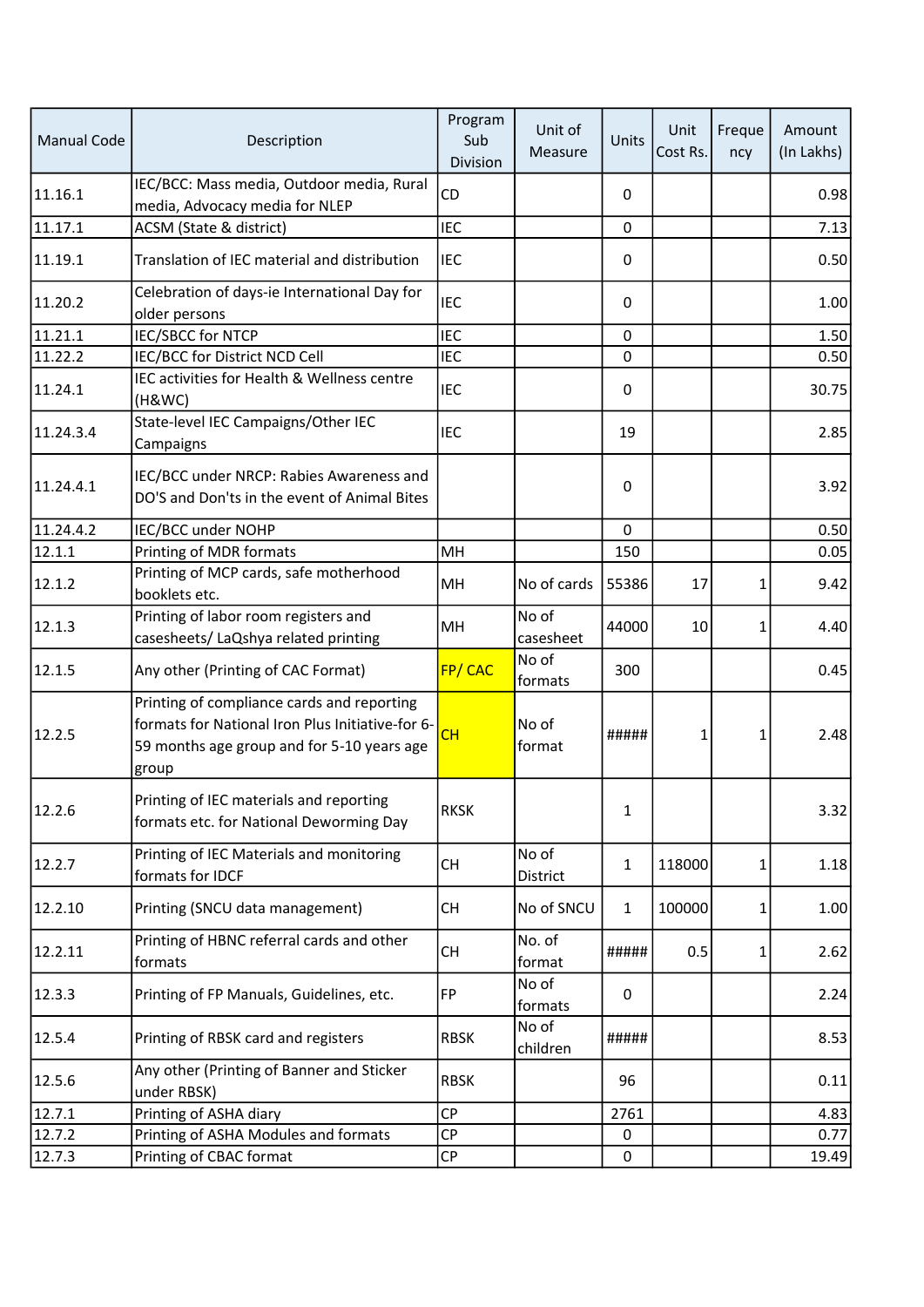| <b>Manual Code</b> | Description                                                                              | Program<br>Sub<br>Division  | Unit of<br>Measure         | Units          | Unit<br>Cost Rs. | Freque<br>ncy | Amount<br>(In Lakhs) |
|--------------------|------------------------------------------------------------------------------------------|-----------------------------|----------------------------|----------------|------------------|---------------|----------------------|
| 12.8.1             | Printing of cards for screening of children for<br>hemoglobinopathies                    | <b>BLOOD</b><br><b>CELL</b> |                            | 0              |                  |               | 0.25                 |
| 12.9.1             | Printing of HMIS Formats                                                                 | <b>MIS</b>                  |                            | $\mathbf 0$    |                  |               | 0.61                 |
| 12.9.3             | Printing of MCTS follow-up formats/ services<br>due list/ work plan                      | <b>MIS</b>                  |                            | 2556           |                  |               | 0.92                 |
| 12.10.1            | Printing and dissemination of Immunization<br>cards, tally sheets, monitoring forms etc. | R <sub>l</sub>              | No of<br>Benificiary       | 85301          | 10               | 1             | 8.53                 |
| 12.13.2            | Printing                                                                                 | CD                          |                            | $\mathbf 0$    |                  |               | 2.61                 |
| 12.14.1            | Printing of Challan Books under NTCP                                                     |                             |                            | 0              |                  |               | 0.21                 |
| 12.17.5.502        | Printing of form P,L, S under IDSP progrm                                                |                             |                            | 0              |                  |               | 0.50                 |
| 12.17.5.S03        | Printing of reporting formats under NIDDCP                                               |                             |                            | $\pmb{0}$      |                  |               | 0.15                 |
| 13.2.1             | Assessments                                                                              | QA                          |                            | $\overline{2}$ |                  |               | 0.20                 |
| 13.2.5             | Swachh Swasth Sarvatra                                                                   | QA                          | Selected<br>CHC            | $\mathbf{1}$   | 500000           |               | 5.00                 |
| 14.1.1.3.503       | District Logistic Manager                                                                | <b>FP</b>                   | No.                        | $\mathbf{1}$   |                  |               | 4.41                 |
| 14.1.1.4           | Annual increment for all the existing<br>positions                                       |                             |                            | $\mathbf{1}$   |                  |               | 0.21                 |
| 14.2.3.502         | Implementation of FP-LMIS District-<br><b>Transportation Cost</b>                        | <b>FP</b>                   | Lumpsump                   | $\mathbf{1}$   |                  |               | 0.55                 |
| 14.2.3.S06         | Procurement of Desktops and UPS Printers-<br>District                                    | FP                          | No.                        | 1              | 50000            |               | 0.50                 |
| 14.2.4.1           | Alternative vaccine delivery in hard to reach<br>areas                                   | RI                          | No of AVD                  | 5022           | 200              | 1             | 10.04                |
| 14.2.5             | Alternative Vaccine Delivery in other areas                                              | RI                          | No of AVD                  | 20556          | 90               |               | 18.50                |
| 14.2.6             | POL for vaccine delivery from State to district<br>and from district to PHC/CHCs         | RI                          | No of<br><b>Districts</b>  | $\mathbf{1}$   | 200000           | 1             | 2.00                 |
| 14.2.7             | Cold chain maintenance                                                                   | <b>RI</b>                   | No of cold<br>chain points | $\mathbf 0$    |                  |               | 0.37                 |
| 14.2.12            | Drug transportation charges                                                              | CD                          |                            | $\mathbf 0$    |                  |               | 0.78                 |
| 15.3.2             | Inter-sectoral convergence                                                               | CD                          |                            | 0              |                  |               | 0.05                 |
| 15.5.3             | Private Provider Incentive                                                               | <b>CD</b>                   |                            | $\mathbf 0$    |                  |               | 4.53                 |
| 15.6.1             | Reimbursement for cataract operation for<br>NGO and Private Practitioners                | <b>NCD</b>                  |                            | 0              |                  |               | 3.55                 |
| 16.1.1.1.1         | State - Health Action Plan                                                               | PM                          | No of<br><b>Booklet</b>    | 38             | 300              | 1             | 0.11                 |
| 16.1.1.4           | Prepare detailed operational plan for RBSK<br>across districts (including cost of plan)  | <b>RBSK</b>                 | No of<br><b>Blocks</b>     | 13             | 500              | 1             | 0.07                 |
| 16.1.1.6           | To develop micro plan at sub-centre level                                                | R <sub>l</sub>              | No                         | 244            | 100              | 1             | 0.24                 |
| 16.1.1.7           | For consolidation of micro plans at block<br>level                                       | R <sub>l</sub>              | No                         | 18             | 1000             | 1             | 0.18                 |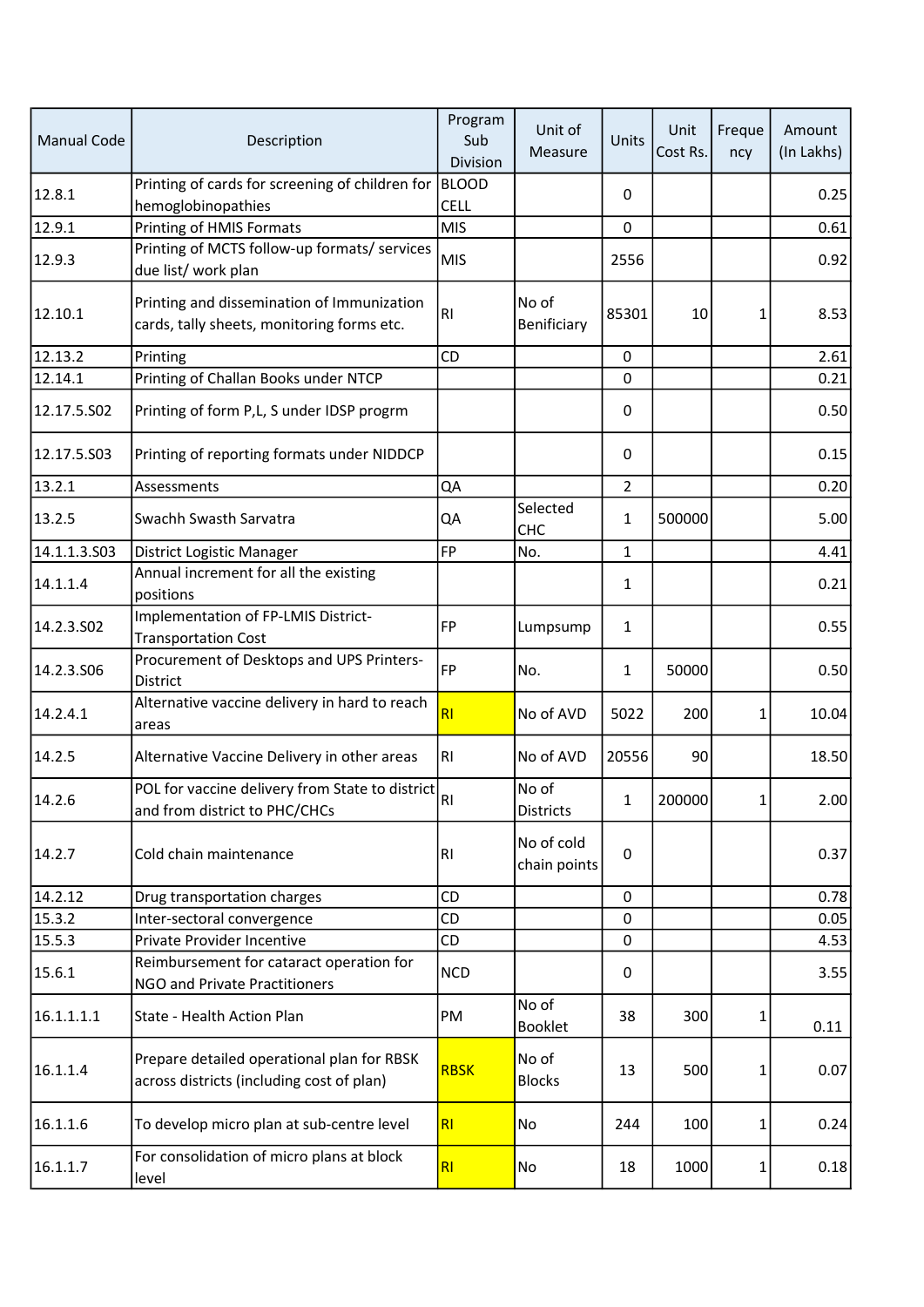| <b>Manual Code</b>  | Description                                                                                                                   | Program<br>Sub<br>Division | Unit of<br>Measure       | Units        | Unit<br>Cost Rs. | Freque<br>ncy | Amount<br>(In Lakhs) |
|---------------------|-------------------------------------------------------------------------------------------------------------------------------|----------------------------|--------------------------|--------------|------------------|---------------|----------------------|
| 16.1.2.1.6          | Review meetings/ workshops under RKSK                                                                                         | <b>RKSK</b>                |                          | 2            |                  |               | 0.16                 |
| 16.1.2.1.7          | RBSK Convergence/Monitoring meetings                                                                                          | <b>RBSK</b>                | No of<br><b>Meetings</b> | 3            | 500              | 3             | 0.20                 |
| 16.1.2.1.14         | Quarterly review meetings exclusive for RI at<br>district level with Block MOs, CDPO, and<br>other stake holders              | R1                         | No of<br>participants    | 208          | 100              | 1             | 0.21                 |
| 16.1.2.1.15         | Quarterly review meetings exclusive for RI at<br>block level                                                                  | RI                         | No of<br>participants    | 3962         | 75               | 1             | 2.97                 |
| 16.1.2.1.16         | <b>IDSP Meetings</b>                                                                                                          |                            |                          | $\mathbf 0$  |                  |               | 0.04                 |
| 16.1.2.1.17         | State Task Force, State Technical Advisory<br>Committee meeting, District coordination<br>meeting (Lymphatic Filariasis)      |                            |                          | 0            |                  |               | 0.30                 |
| 16.1.2.1.22         | Monthly meeting with the hospital staff                                                                                       |                            |                          | $\pmb{0}$    |                  |               | 0.48                 |
| 16.1.2.1.28.SO<br>1 | District Level MDR Review Meeting                                                                                             | MH                         | No of<br>meetings        | 6            | 3000             | $\mathbf{1}$  | 0.18                 |
| 16.1.2.2.3          | State/ District Quality Assurance Unit<br>(Monitoring & Supervision)                                                          | QA                         | Vehicle                  | $\mathbf{1}$ |                  |               | 3.60                 |
| 16.1.2.2.5          | Monitoring, Evaluation & Supervision<br>(Malaria)                                                                             |                            |                          | 0            |                  |               | 2.13                 |
| 16.1.2.2.6          | Monitoring/supervision and Rapid response<br>(Dengue and Chikungunya)                                                         |                            |                          | 0            |                  |               | 1.98                 |
| 16.1.2.2.8          | Monitoring & Supervision (Lymphatic<br>Filariasis)                                                                            |                            |                          | 0            |                  |               | 0.30                 |
| 16.1.2.2.9          | Monitoring & Evaluation (Kala Azar)                                                                                           |                            |                          | 0            |                  |               | 0.18                 |
| 16.1.2.2.12         | District NCD Cell                                                                                                             |                            |                          | 0            |                  |               | 1.13                 |
| 16.1.2.2.13         | <b>Supervision and Monitoring</b>                                                                                             |                            |                          | $\pmb{0}$    |                  |               | 2.97                 |
| 16.1.2.2.14         | Monitoring Committee on Section 5                                                                                             |                            |                          | 0            |                  |               | 0.03                 |
| 16.1.2.2.16         | Monitoring and Surveillance (review<br>meetings, Travel) under NRCP                                                           |                            |                          | $\pmb{0}$    |                  |               | 0.50                 |
| 16.1.3.1.1          | Mobility Support for SPMU/State                                                                                               |                            |                          | $\pmb{0}$    |                  |               | 0.54                 |
| 16.1.3.1.9          | Mobility support for Rapid Response Team                                                                                      |                            |                          | 0            |                  |               | 0.51                 |
| 16.1.3.1.13         | <b>Vehicle Operation (POL)</b>                                                                                                |                            |                          | $\pmb{0}$    |                  |               | 2.35                 |
| 16.1.3.1.14         | Vehicle hiring                                                                                                                |                            |                          | 0            |                  |               | 2.76                 |
| 16.1.3.1.15         | Tobacco Cessation Centre (TCC): Mobility<br>support                                                                           |                            |                          | $\pmb{0}$    |                  |               | 0.60                 |
| 16.1.3.3.1          | PM activities for World Population Day'<br>celebration (Only mobility cost): funds<br>earmarked for district level activities | <b>FP</b>                  | No of<br>events          | 1            | 20000            |               | 0.20                 |
| 16.1.3.3.2          | PM activities for Vasectomy Fortnight<br>celebration (Only mobility cost): funds<br>earmarked for district level activities   | <b>FP</b>                  | No of<br>events          | 1            | 5000             |               | 0.05                 |
| 16.1.3.3.3          | Mobility Support for DPMU/District                                                                                            |                            |                          | $\pmb{0}$    |                  |               | 7.92                 |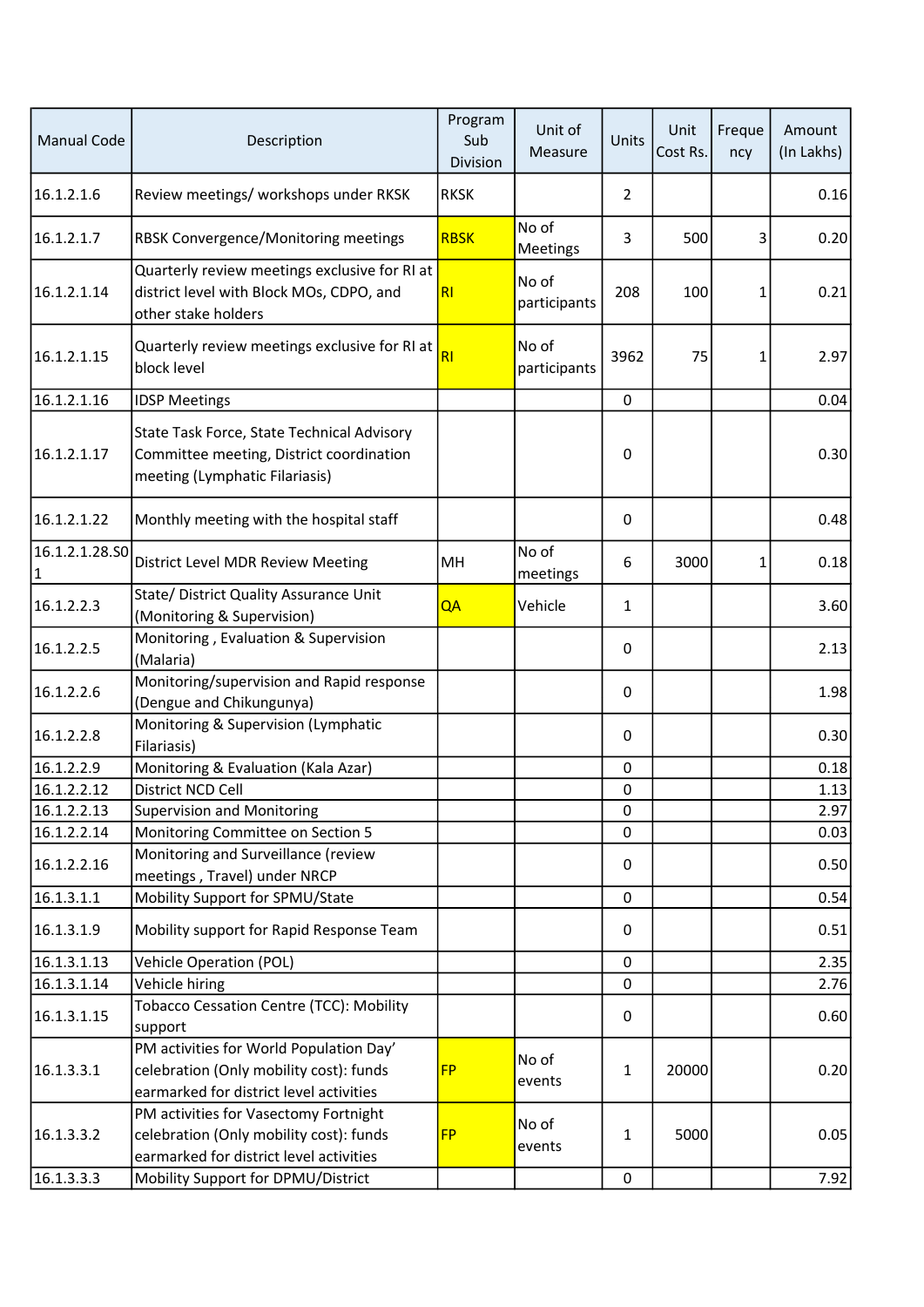| <b>Manual Code</b>            | Description                                                                                                                                        | Program<br>Sub<br>Division | Unit of<br>Measure | Units        | Unit<br>Cost Rs. | Freque<br>ncy | Amount<br>(In Lakhs) |
|-------------------------------|----------------------------------------------------------------------------------------------------------------------------------------------------|----------------------------|--------------------|--------------|------------------|---------------|----------------------|
| 16.1.3.3.5                    | Mobility Costs for ASHA Resource<br>Centre/ASHA Mentoring Group (Kindly<br>Specify)                                                                |                            |                    | $\mathbf{1}$ |                  |               | 0.10                 |
| 16.1.3.3.7                    | Mobility Support for supervision for district<br>level officers.                                                                                   | RI                         | No                 | 0            |                  |               | 3.00                 |
| 16.1.3.3.8                    | MOBILITY: Travel Cost, POL, etc. during<br>outbreak investigations and field visits for<br>monitoring programme activities at DSU on<br>need basis |                            |                    | 0            |                  |               | 3.00                 |
| 16.1.3.3.11                   | Mobility Support: District Cell                                                                                                                    |                            |                    | 0            |                  |               | 1.33                 |
| 16.1.3.3.13                   | Miscellaneous/Travel                                                                                                                               |                            |                    | 0            |                  |               | 3.60                 |
| 16.1.3.3.14                   | <b>Enforcement Squads</b>                                                                                                                          |                            |                    | $\mathbf 0$  |                  |               | 0.10                 |
| 16.1.3.3.15                   | District Tobacco Control Cell (DTCC): Mobility<br>Support                                                                                          |                            |                    | 0            |                  |               | 1.56                 |
| 16.1.3.3.16                   | District NCD Cell (TA, DA, POL)                                                                                                                    |                            |                    | $\mathbf 0$  |                  |               | 0.66                 |
| 16.1.3.3.17.SO<br>$\mathbf 1$ | Mission Parivar Vikas Campaign                                                                                                                     | FP                         | No of<br>campaign  | 28           | 1000             |               | 0.28                 |
| 16.1.3.4.1                    | PM activities for World Population Day'<br>celebration (Only mobility cost): funds<br>earmarked for block level activities                         | <b>FP</b>                  | No of<br>events    | 13           | 1000             |               | 0.13                 |
| 16.1.3.4.2                    | PM activities for Vasectomy Fortnight<br>celebration (Only mobility cost): funds<br>earmarked for block level activities                           | <b>FP</b>                  | No of<br>events    | 13           | 1000             |               | 0.13                 |
| 16.1.3.4.3.S01                | Mobility for Supportive Supervision At Block<br>Level-M&E                                                                                          | <b>ME</b>                  |                    | 0            |                  |               | 51.48                |
| 16.1.3.4.3.502                | Mobility Support & Commnication cost for<br><b>BCPM</b>                                                                                            | <b>CP</b>                  |                    | 0            |                  |               | 7.96                 |
|                               | 16.1.3.4.5.S01 Communication Cost for HWC Staff                                                                                                    | <b>CP</b>                  |                    | 0            |                  |               | 4.53                 |
|                               | 16.1.3.5.1.S01 TA/DA of HWC Staff                                                                                                                  | <b>CP</b>                  |                    | 0            |                  |               | 4.53                 |
|                               | 16.1.3.5.1.S02 Travel expenses for regular staff under NLEP CD                                                                                     |                            |                    | 0            |                  |               | 0.40                 |
| 16.1.4.1.1                    | JSY Administrative Expenses                                                                                                                        | <b>MH</b>                  |                    | $\pmb{0}$    |                  |               | 24.27                |
| 16.1.4.1.5                    | Office expenses on telephone, fax,<br>Broadband Expenses & Other Miscellaneous<br>Expenditures                                                     |                            |                    | $\pmb{0}$    |                  |               | 0.60                 |
| 16.1.4.1.10                   | <b>Office Operation (Miscellaneous)</b>                                                                                                            |                            |                    | 0            |                  |               | 2.97                 |
| 16.1.4.1.11                   | Tobacco Cessation Centre (TCC): Office<br>Expenses                                                                                                 |                            |                    | 0            |                  |               | 0.50                 |
| 16.1.4.2.1                    | District Quality Assurance Unit (Operational<br>cost)                                                                                              | QA                         |                    | 0            |                  |               | 4.92                 |
| 16.1.4.2.3                    | contingency support                                                                                                                                |                            |                    | $\pmb{0}$    |                  |               | 2.63                 |
| 16.1.4.2.4                    | Office operation & Maintenance - District<br>Cell                                                                                                  |                            |                    | 0            |                  |               | 0.42                 |
| 16.1.4.2.5                    | District Cell - Consumables                                                                                                                        |                            |                    | $\mathbf 0$  |                  |               | 0.42                 |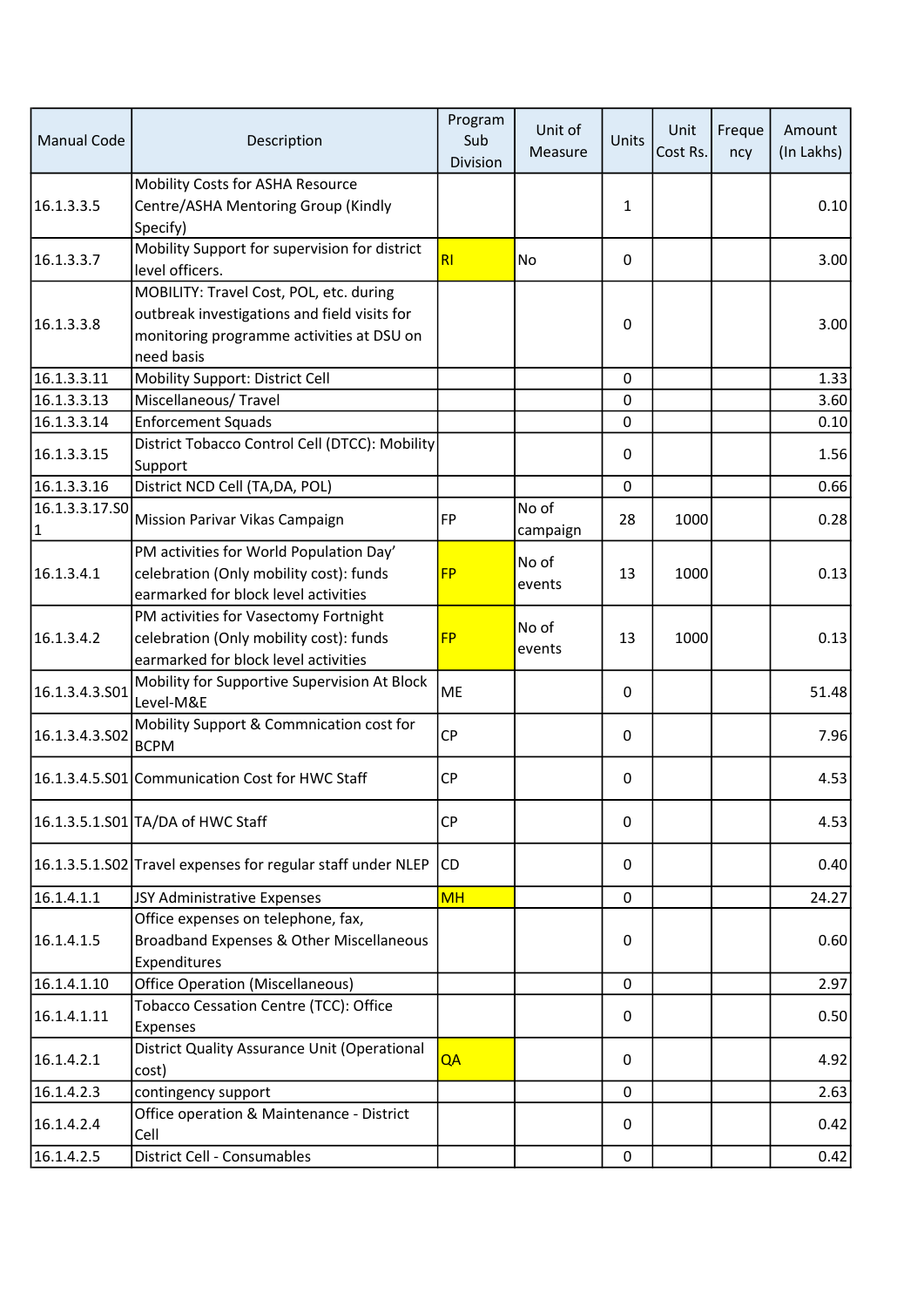| <b>Manual Code</b>     | Description                                                                                        | Program<br>Sub<br>Division | Unit of<br>Measure    | Units        | Unit<br>Cost Rs. | Freque<br>ncy | Amount<br>(In Lakhs) |
|------------------------|----------------------------------------------------------------------------------------------------|----------------------------|-----------------------|--------------|------------------|---------------|----------------------|
| 16.1.4.2.6             | Operational expenses of the district centre :<br>rent, telephone expenses, website etc.            |                            |                       | 0            |                  |               | 0.10                 |
| 16.1.4.2.8             | District Tobacco Control Cell (DTCC):<br>Misc./Office Expenses                                     |                            |                       | $\pmb{0}$    |                  |               | 4.00                 |
| 16.1.4.2.9             | District NCD Cell (Contingency)                                                                    |                            |                       | $\mathbf 0$  |                  |               | 1.00                 |
| 16.1.4.3.1             | SNCU Data management (excluding HR)                                                                | <b>CH</b>                  | No of SNCU            | 1            | 60000            | 1             | 0.60                 |
| 16.1.5.2.1             | Minor repairs and AMC of IT/office<br>equipment supplied under IDSP                                |                            |                       | 0            |                  |               | 0.10                 |
| 16.1.5.3.1             | PM activities under Micronutrient<br>Supplementation Programme                                     |                            |                       | 0            |                  |               | 1.48                 |
| 16.1.5.3.3             | Concurrent Audit system                                                                            |                            |                       | 0            |                  |               | 1.32                 |
| 16.1.5.3.11            | <b>District level Coordination Committee</b>                                                       |                            |                       | 0            |                  |               | 0.02                 |
| 16.1.5.3.16.SO<br>5    | DPMU Operational Cost (inclusive of Rs.<br>10000/ district / month for RBSK DEIC<br>Manager TA DA) |                            |                       | $\mathbf{1}$ |                  |               | 13.11                |
| 16.1.5.3.16.SO<br>6    | <b>BPMU Oprational Cost</b>                                                                        |                            |                       | 13           |                  |               | 25.80                |
| 16.1.5.3.16.50<br>9    | <b>Oprational Cost for RBSK</b>                                                                    | <b>RBSK</b>                | No of DEIC<br>Manager | 0            | 10000            | 1             | 0.10                 |
| 16.1.5.3.16.S1<br>0    | Operational cost of RBSK-MHT                                                                       | <b>RBSK</b>                | No of teams           | $\mathbf 0$  | 1500             | 1             | 0.39                 |
| 5                      | 16.1.5.3.16.S1 Office & Administrative Expence for State &<br>District Rabies Program              |                            |                       | 0            |                  |               | 0.08                 |
| 8                      | 16.1.5.3.16.S1 Office operational cost & other office<br>expences unedr NPCB                       | <b>NCD</b>                 |                       | 0            |                  |               | 0.93                 |
| 16.1.5.3.16.S2<br>2.04 | Pol & Opex of DG set of Vaccine Storage at<br>District level & other Cold Chain Point under<br>RI  | RI.                        |                       | 0            |                  |               | 0.70                 |
| 16.3.2.S01             | Mobility Support for HMIS & MCTS Block<br>Level                                                    | <b>MIS</b>                 |                       | 0            |                  |               | 0.47                 |
| 16.3.3.501             | Operational cost for HMIS & MCTS-AMC                                                               | <b>MIS</b>                 |                       | $\mathbf 0$  |                  |               | 1.28                 |
| 16.3.3.502             | Operational cost for HMIS & MCTS-Internet                                                          | MIS                        |                       | 0            |                  |               | 1.92                 |
| 16.3.3.503             | Operational cost for HMIS & MCTS-Office<br>Expenditure                                             | <b>MIS</b>                 |                       | 0            |                  |               | 2.70                 |
| 16.3.3.S04             | Operational cost for HMIS & MCTS-Recurring<br>Charges for ANMOL Tablet                             | <b>MIS</b>                 |                       | 267          |                  |               | 9.61                 |
| 16.4.1.1.S09           | Chowkidar Cum Peon-Div PMU                                                                         | PM                         |                       | $\mathbf 0$  |                  |               |                      |
|                        | 16.4.2.1.1.S01 District Programme Manager                                                          | PM                         |                       | $\mathbf{1}$ |                  |               | 6.39                 |
|                        | 16.4.2.1.1.S02 District Community Process Manager                                                  | PM                         |                       | $\mathbf{1}$ |                  |               | 5.23                 |
|                        | 16.4.2.1.1.S04 District Accounts Manager                                                           | PM                         |                       | 1            |                  |               | 5.36                 |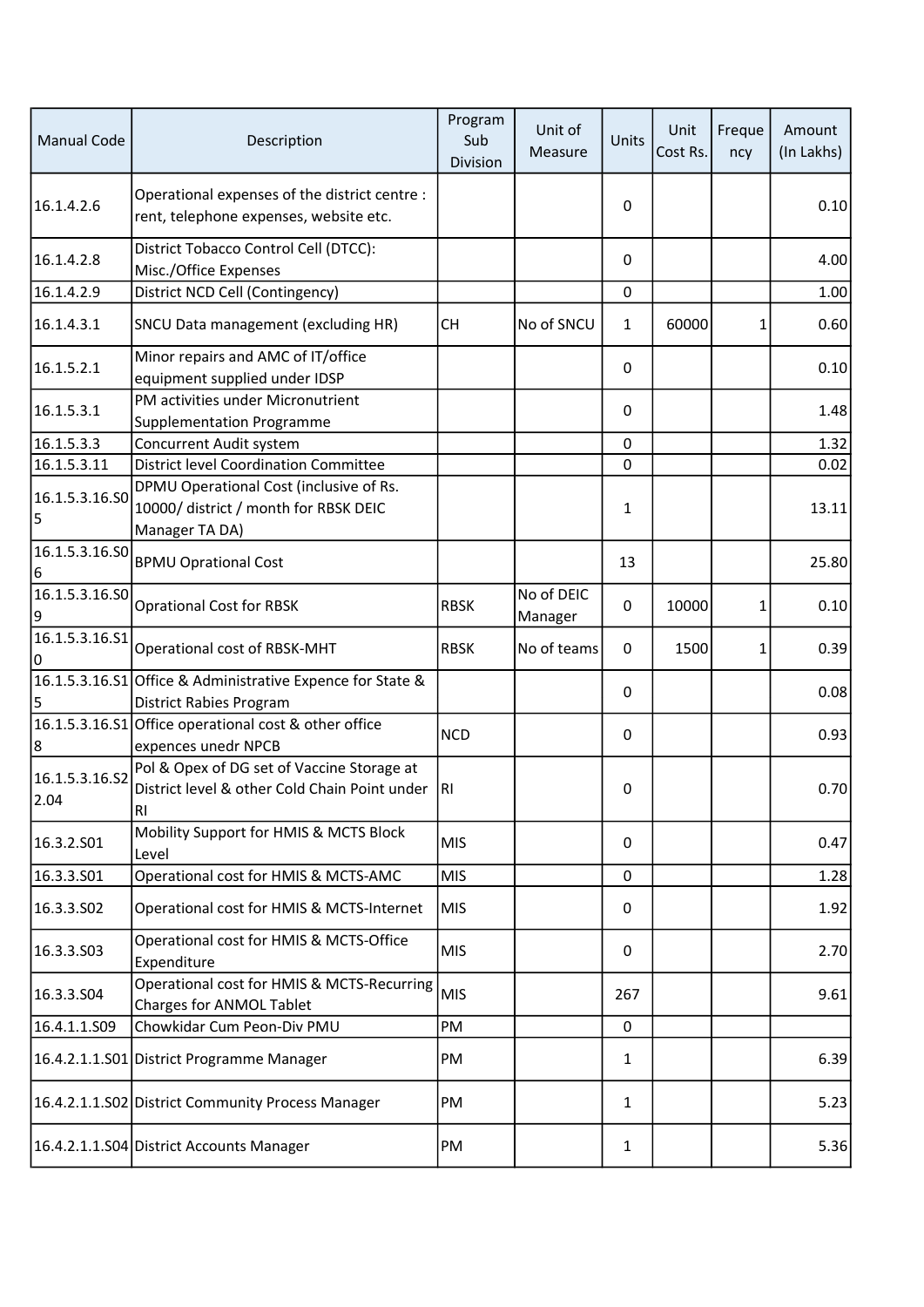| <b>Manual Code</b>           | Description                                          | Program<br>Sub<br>Division | Unit of<br>Measure | Units          | Unit<br>Cost Rs. | Freque<br>ncy | Amount<br>(In Lakhs) |
|------------------------------|------------------------------------------------------|----------------------------|--------------------|----------------|------------------|---------------|----------------------|
|                              | 16.4.2.1.1.S05 District Data Cum Account Assistant   | PM                         |                    | $\mathbf{1}$   |                  |               | 3.61                 |
| 16.4.2.1.1.S06 DEIC manager  |                                                      | <b>RBSK</b>                |                    | $\mathbf{1}$   |                  |               | 5.27                 |
| 16.4.2.1.1.S09 Support Staff |                                                      | PM                         |                    | $\mathbf{1}$   |                  |               | 1.76                 |
|                              | 16.4.2.1.2.S02 District Consultant (MH)              | MH                         |                    | $\mathbf{1}$   |                  |               | 4.94                 |
|                              | 16.4.2.1.2.S04 District Hospital Quality Manager     | QA                         |                    | $\overline{2}$ |                  |               | 10.45                |
|                              | 16.4.2.1.2.S05 District Consultant Quality Assurance | QA                         |                    | $\mathbf{1}$   |                  |               | 6.09                 |
|                              | 16.4.2.1.7.S01 Accountant District Hospital          | <b>FD</b>                  |                    | 1              |                  |               | 2.95                 |
|                              | 16.4.2.1.8.S01 Programme cum Admin. Asst.            | QA                         |                    | $\mathbf{1}$   |                  |               | 2.16                 |
|                              | 16.4.2.2.2.S01 District Epidemiologist-CD-IDSP       | CD                         |                    | $\Omega$       |                  |               | 7.99                 |
|                              | 16.4.2.2.4.S01 Sr PMDT-TB HIV Coodinators            | CD                         |                    | 0              |                  |               | 4.47                 |
|                              | 16.4.2.2.4.S02 PPM Coordinator                       | CD                         |                    | 0              |                  |               | 4.28                 |
|                              | 16.4.2.2.4.S03 District Programme Coordinator        | CD                         |                    | 0              |                  |               | 5.11                 |
|                              | 16.4.2.2.5.S01 District Data Manager-CD-IDSP         | CD                         |                    | 0              |                  |               | 3.73                 |
|                              | 16.4.2.2.6.S01 Senior Treatment Supervisor (STS)     | CD                         |                    | 0              |                  |               | 56.32                |
|                              | 16.4.2.2.6.S03 Senior TB Lab Supervisor(STLS)        | ${\sf CD}$                 |                    | 0              |                  |               | 23.95                |
|                              | 16.4.2.2.7.S01 Accountant- Full time                 | CD                         |                    | 0              |                  |               | 0.69                 |
| 16.4.2.2.10.SO<br> 1         | Driver-CD-RNTCP                                      | CD                         |                    | 0              |                  |               | 2.40                 |
|                              | 16.4.3.1.1.S01 Block Programme Manager               | PM                         |                    | 13             |                  |               | 50.02                |
|                              | 16.4.3.1.1.S02 Block Account Manager                 |                            |                    | 13             |                  |               | 41.33                |
|                              | 16.4.3.1.1.S03 Block Community Process Manager       |                            |                    | 0              |                  |               | 33.34                |
|                              | 16.4.3.1.9.S03 Data Entry Operator-HR                |                            |                    | $\overline{2}$ |                  |               | 4.94                 |
|                              | 16.4.3.1.9.S04 Data Entry Operator-MCTS OPR 820 MIS  | <b>MIS</b>                 |                    | 13             |                  |               | 31.99                |
|                              | 16.4.3.1.9.S05 Data Entry Operator-MIS Outsource     | <b>MIS</b>                 |                    |                |                  |               | 0.34                 |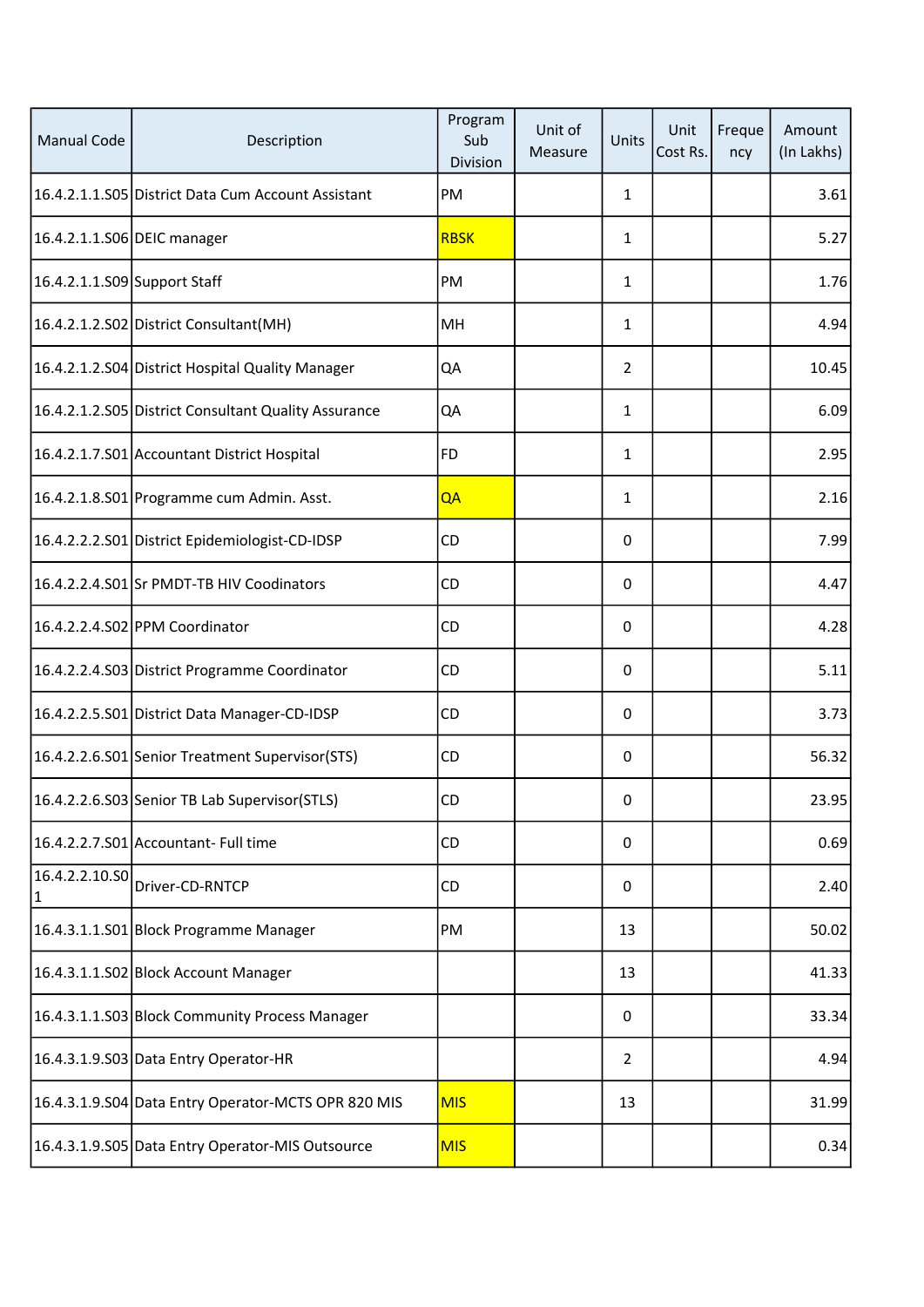| <b>Manual Code</b> | Description                                                             | Program<br>Sub<br>Division  | Unit of<br>Measure      | Units          | Unit<br>Cost Rs. | Freque<br>ncy | Amount<br>(In Lakhs) |
|--------------------|-------------------------------------------------------------------------|-----------------------------|-------------------------|----------------|------------------|---------------|----------------------|
|                    | 16.4.3.1.9.S07 Data Entry Operator-RI                                   | RI                          |                         | 0              |                  |               | 2.26                 |
|                    | 16.4.3.1.9.S08 Data Entry Operator-RNTCP                                | PM                          |                         | 0              |                  |               | 3.29                 |
|                    | 16.4.3.1.9.S11 Data Entry Operator- CD-IDSP                             | <b>CD</b>                   |                         | 0              |                  |               | 2.45                 |
|                    | 16.4.3.1.9.S13 Data Entry Operator-NBCP-District                        | <b>NCD</b>                  |                         | 0              |                  |               | 1.53                 |
| 17.4               | E-rakt kosh- refer to strengthening of blood<br>services guidelines     | <b>BLOOD</b><br><b>CELL</b> | No of<br>Facility       | 0              | 1000             | 12            | 0.12                 |
| 17.8.S05           | Internet Cost to ASHA & AF at HWC                                       |                             |                         | $\mathbf 0$    |                  |               | 8.16                 |
| 18.17              | Counseling training for Service Provider                                | <b>FP</b>                   | No of<br><b>Batches</b> | $\mathbf{1}$   | 49540            |               | 0.50                 |
| 18.23              | <b>NBSU &amp; NBCC Register</b>                                         | <b>CH</b>                   | No of<br>register       | 20             | 350              | 1             | 0.07                 |
| 18.29              | <b>Uniform Case Sheet of Pediatrics</b>                                 | <b>CH</b>                   | No of<br>format         | 4966           | 14               | 1             | 0.70                 |
| U.1.3.1            | <b>Operational Expenses of UPHCs (excluding</b><br>rent)                | <b>NUHM</b>                 | No.'s                   | $\overline{2}$ | 8000             | 12            | 1.92                 |
| U.2.2.1            | Mobility support for ANM/LHV                                            | <b>NUHM</b>                 | No.'s                   | 10             | 500              | 12            | 0.60                 |
| U.2.3.1            | <b>UHNDs</b>                                                            | <b>NUHM</b>                 | No.'s                   | 10             | 1000             | 12            | 1.20                 |
| U.2.3.2            | Special outreach camps in slums/ vulnerable<br>areas                    | <b>NUHM</b>                 | No.'s                   | $\overline{2}$ | 3250             | 12            | 0.78                 |
| 0.3.1.1.1          | Incentives for routine activities                                       | <b>NUHM</b>                 |                         | 52             |                  |               | 12.35                |
| U.3.1.1.2          | ASHA incentives for Ayushman Bharat Health<br>& Wellness Centres (H&WC) | <b>NUHM</b>                 |                         | 45             |                  |               | 5.40                 |
| U.3.1.1.3.S01      | Incentive for Health Promotion Day for<br><b>ASHAs</b>                  | <b>NUHM</b>                 | No.'s                   | 45             | 200              | 12            | 1.08                 |
| U.3.1.1.4          | ASHA Incentive for JSY & Awards for best<br>Performing Urban ASHA       | <b>NUHM</b>                 |                         | 736            |                  |               | 2.22                 |
| U.3.1.2.S02        | ASHA HBNC Module 6 & 7 Training                                         | <b>NUHM</b>                 | No.'s                   | $\overline{2}$ | 88200            | $\mathbf{1}$  | 1.76                 |
| U.3.1.3.1          | Other Non-Monetary Incentives Costs<br>(badge, uniform, ID, etc.)       | <b>NUHM</b>                 | No.'s                   | 52             | 500              | 1             | 0.26                 |
| U.4.1.1.2          | Untied grants to UPHCs Rented Building                                  | <b>NUHM</b>                 | No.'s                   | $\overline{2}$ | 100000           | 1             | 2.00                 |
| U.4.1.4            | Untied grants to MAS                                                    | <b>NUHM</b>                 | No.'s                   | 45             | 5000             | 1             | 2.25                 |
| U.5.1.4.1          | <b>Rent for UPHC</b>                                                    | <b>NUHM</b>                 | No.'s                   | $\overline{2}$ | 17325            | 12            | 4.16                 |
| U.6.2.1.1          | Procurement of drugs for AB-H&WCs                                       | <b>NUHM</b>                 | No.'s                   | $\overline{2}$ | 130000           | 1             | 2.60                 |
| U.6.2.2.1          | <b>ASHA Drug Kits</b>                                                   | <b>NUHM</b>                 | No.'s                   | $\overline{7}$ | 750              | $\mathbf{1}$  | 0.05                 |
| U.6.5.1            | Tablets/ software for IT support of<br>Ayushman Bharat H&WC             | <b>NUHM</b>                 |                         | $\overline{2}$ |                  |               | 0.20                 |
| 0.8.1.1.1          | ANMs/LHVs UPHC                                                          | <b>NUHM</b>                 |                         | 10             |                  |               | 21.03                |
| U.8.1.2.1          | <b>Staff nurse UPHC</b>                                                 | <b>NUHM</b>                 |                         | 3              |                  |               | 9.71                 |
| U.8.1.3.1          | Lab Technicians UPHC                                                    | <b>NUHM</b>                 |                         | $\overline{2}$ |                  |               | 4.83                 |
| U.8.1.4.1          | Pharmacists UPHC                                                        | <b>NUHM</b>                 |                         | $\overline{2}$ |                  |               | 6.09                 |
| U.8.1.8.1.1        | MO at UPHC Full-time                                                    | <b>NUHM</b>                 |                         | $\overline{2}$ |                  |               | 14.55                |
| U.8.1.10.1         | Other Support staff                                                     | <b>NUHM</b>                 |                         | $\overline{4}$ |                  |               | 6.07                 |